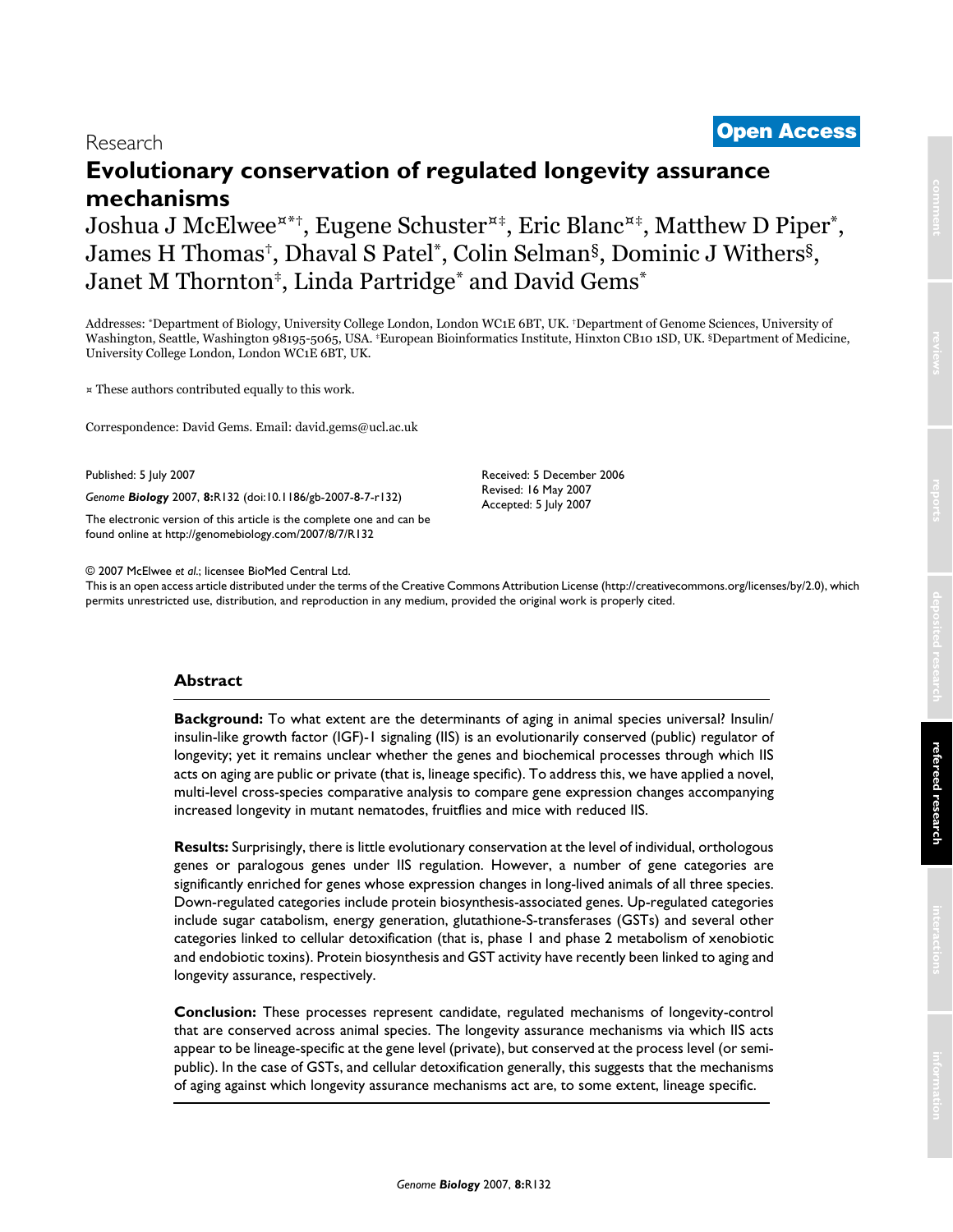## **Background**

Growth and development in living organisms, from bacteria to higher animals, are genetically programmed processes involving molecular mechanisms, many of which are evolutionarily ancient and shared across a broad range of taxa. Consequently, it is possible to understand genes and processes controlling mammalian growth and development by studying invertebrate model organisms such as the nematode *Caenorhabditis elegans* and the fruitfly *Drosophila melanogaster*. This is also true of other functions, such as cellular metabolism and neurobiology. But what about aging? According to evolutionary theory, aging is not a genetically programmed process, but rather a side-effect either of mutation pressure [1] or of selection for early life traits that enhance fitness [2]. From this, it is not clear that aging in different taxa will involve similar mechanisms [3]. Gross pathologies of aging certainly can differ greatly in different organisms: humans can die from stroke and cancer, while nematodes and fruit flies do not. There are at least some differences at the molecular level too: for example, accumulation of extrachromosomal ribosomal DNA circles contribute to aging in budding yeast (*Saccharomyces cerevisiae*) [4], and extrachromosomal mitochondrial DNA circles (senD-NAs) to aging in the filamentous fungus *Podospora anserina* [5]; neither contribute to aging in mammals. Thus, at least some mechanisms of aging are private (lineage-specific) rather than public (evolutionarily conserved) [6].

However, recent studies have shown that the insulin/insulinlike growth factor (IGF)-1 signaling (IIS) pathway is a public determinant of aging. For example, mutation of the insulin/ IGF-1 receptor *daf-2* in *C. elegans* (GenBank: [NM\\_065249](http://www.ncbi.nih.gov/entrez/query.fcgi?db=Nucleotide&cmd=search&term=NM_065249)), the insulin/IGF-1 receptor *dINR* and insulin-receptor substrate (IRS) *chico* in *Drosophila* (GenBank: [NM\\_164899](http://www.ncbi.nih.gov/entrez/query.fcgi?db=Nucleotide&cmd=search&term=NM_164899)), and the IGF-1 and insulin receptors in mice can all increase lifespan [7-12]. Additionally, mutations in mice that decrease levels of circulating insulin and IGF-1, such as Prop-1df/df and Ghrhrlit/lit (the Ames and Little dwarf mice), also increase lifespan [13,14].

It has been demonstrated in *C. elegans* that IIS exerts effects on longevity via regulated effector genes [15-18]. That regulation of longevity by IIS is public could imply that such effectors are also public. Alternatively, IIS could control lifespan through mechanisms that differ between lineages. Resolving these possibilities is important, both for understanding the biological processes that can determine lifespan and for identifying the contexts in which the use of animal models for studying human aging is appropriate.

To begin to address these questions, we have compared the genes that are transcriptionally regulated during IIS-linked lifespan extension in three animal species: *C. elegans*, *Drosophila* and the mouse, surveyed using oligonucleotide microarray analysis (Affymetrix). To do this we used a novel analytical approach to examine conservation of regulation in

which conservation was viewed at each of three different levels: that of gene orthologs, that of paralogous gene sets, and that of broader gene classes (defined by InterPro or Gene Ontology (GO) categories). We find that, in contrast to the public role in aging of IIS itself, IIS-regulated genes are not conserved at the level of gene orthology or of paralogous gene groups. However, if IIS-regulated genes are compared across species at the level of gene category (in some cases, at a process level), cross-species similarities are visible. Notably, we see down-regulation of categories linked to protein synthesis, consistent with recent findings that lowered protein translation increases lifespan in the yeast *S. cerevisiae* [19] and *C. elegans* [\[20-](#page-14-0)22]. We also see up-regulation of broad spectrum cellular detoxification (that is, the phase 1, phase 2 xenobiotic or drug detoxification system), particularly the glutathione-Stransferases (GSTs). Links between this complex somatic maintenance system and longevity assurance have previously been seen, for example, in *C. elegans* [23,24]. In the case of cellular detoxification, a conserved role in longevity only at the process level is consistent with the fact that the genes involved are largely the products of lineage-specific expansion, such that orthology is non-existent. This suggests some degree of lineage specificity in the targets of detoxification, some of which may contribute to aging.

## **Results**

## **Cross-species comparison of transcript profiles in longlived mutants with reduced insulin/IGF-1 signaling**

To search for public, IIS-regulated determinants of longevity, we used previously published microarray data from longlived mutant worms and mice with lowered IIS, and generated new microarray data for a long-lived IIS mutant in flies (see Table [1](#page-2-0) for array data overview). For each species, raw data were analyzed using rigorous quality control procedures and the same statistical methods to maximize data comparability (see Materials and methods) [25].

In *C. elegans*, the increased lifespan of *daf-2* mutants requires the downstream FOXO transcription factor DAF-16 (GenBank: [NM\\_001026423\)](http://www.ncbi.nih.gov/entrez/query.fcgi?db=Nucleotide&cmd=search&term=NM_001026423) [9]. We reanalyzed mRNA profile data comparing long-lived *daf-2* mutants and non-longlived *daf-16; daf-2* double mutants, effectively a comparison of DAF-16 ON and DAF-16 OFF [24]. This identified 953 differentially expressed genes (558 up-regulated, 395 down-regulated in *daf-2*, *q* < 0.1, here and below). Other transcript profiles of *C. elegans* IIS-regulated genes are available [15,16], which closely resemble the gene lists studied here [24]; these lists were generated using a different microarray platform (spotted DNA arrays), and we therefore chose not to include them in our analysis.

For *Drosophila*, we compared wild-type (Dahomey) and long-lived *chico*1/+ heterozygotes [8]. This identified 1,169 differentially expressed genes (893 up-regulated, 276 downregulated in *chico*1/+). Initially, we also examined transcript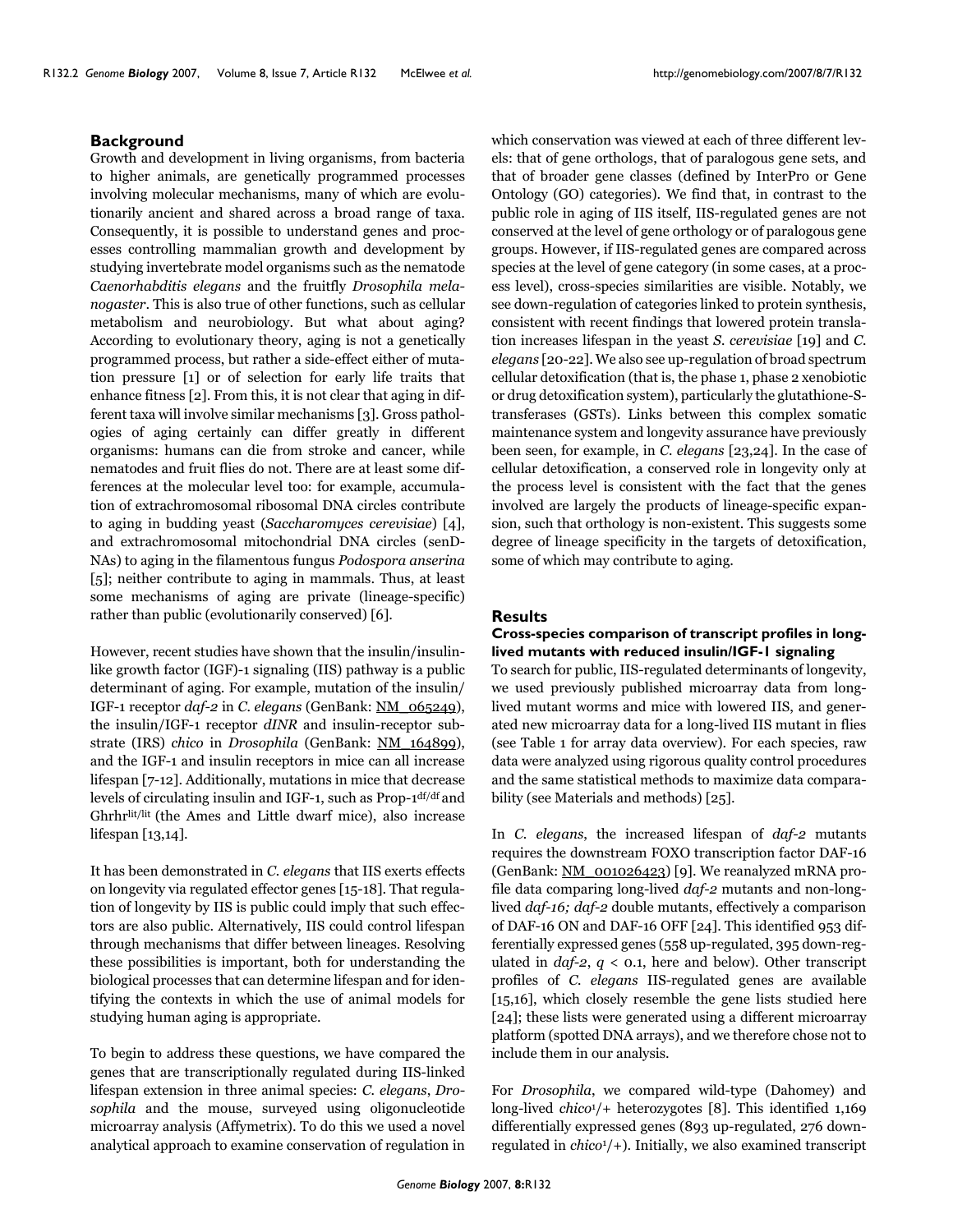<span id="page-2-0"></span>

|                 | Details of transcript profile datasets compared in this study |               |                 |                                  |            |
|-----------------|---------------------------------------------------------------|---------------|-----------------|----------------------------------|------------|
| Organism        | Genotypes compared                                            | Sex           | Age at sampling | Number of arrays per<br>genotype | Reference  |
| C. elegans      | daf-2 vs daf-16; daf-2 $*$                                    | Hermaphrodite | day†            | $\overline{10}$                  | $[24]$     |
| D. melanogaster | $chico1/+ vs +/+$                                             | Female        | 7 days          |                                  | This study |
| M. musculus     | Prop- $\frac{df}{df}$ vs $+$ /+                               | Male          | 3 months        |                                  | [26]       |
| M. musculus     | Ghrhrlit/lit $vs +/+$                                         | Male          | 3 months        |                                  | [26]       |

\* Data from five comparisons using either *daf-2(m577)* or *daf-2(e1370)* were pooled, giving a total of ten comparisons. *daf-16* allele used: *mgDf50*. All strains also contained the temperature-sensitive sterile mutation *glp-4(bn2)*. †Days of adulthood.

profiles from homozygous *chico*1 mutants, which are slightly longer lived than *chico*1/+. However, the proportion of genes showing differential expression was so high as to make data analysis impracticable (data not shown). This difficulty was likely due to the fact that homozygous *chico*1 flies are sterile dwarfs, with different quantities of eggs and oocytes, and altered allometry of tissues and organs and, as a result, the mRNAs that they contain. By contrast, *chico*1/+ flies are fertile and normal sized. Thus, the present analysis was only possible thanks to the semi-dominant effect of *chico*1 on aging but not on fertility and size.

Finally, for the mouse, we reanalyzed data comparing gene expression in the liver of long-lived Prop-1df/df (Ames dwarf) and Ghrhrlit/lit (Little) mutants to normal-lived controls [26]. Both mutants fail to secrete growth hormone, and have little circulating IGF-1. While comprehensive array datasets from these models are currently only available for the liver, the liver in mammals is a crucial insulin-sensitive tissue. Moreover, the comparable tissues in worms (the intestine) and flies (the fat body) have both been shown to be specific mediators of the longevity of IIS mutants [27,28]. In our analysis, 1,416 genes were differentially expressed in the Ames dwarf (761 up-regulated, 655 down-regulated in the mutant), and 1,042 in the Little mouse (575 up-regulated, 467 down-regulated in the mutant).

If IIS controls aging via regulated public mechanisms, we would expect to see similarities between transcriptional changes in long-lived mutants in each species. We initially reasoned that such similarities could occur on either of two levels. Firstly, IIS could regulate a set of orthologous genes in all species. Secondly, IIS could regulate genes contributing to similar biological processes in different species (for example, antioxidant defence) that result in increased longevity. This might or might not involve orthologous genes in the three species.

## **Absence of evolutionary conservation in IIS regulation at the gene level**

For gene-level (as opposed to process-level) analysis, we first identified orthologous pairs of genes between each species, and orthologous sets of genes between all three species (Additional data file 4). We then screened for ortholog pairs or sets (triplets) that showed significant  $(q < 0.1)$  changes in expression in each species, and in the same direction (up- or downregulated given reduced IIS). Surprisingly, very few orthologous genes changed expression co-ordinately in different species, and the number of such genes differed little from that expected by chance alone. For example, only nine ortholog pairs were significantly up-regulated in the worm and fly datasets (approximately 14 would be expected by chance). However, four ortholog sets were up-regulated in the worm, fly and Little mouse, significantly more  $(p = 0.003)$  than expected by chance alone (Tables [2,](#page-3-0) [3](#page-3-1), [4](#page-4-0)).

To further test whether the nine worm-fly ortholog gene pairs might be longevity determinants, we reduced expression of each gene in C. elegans using RNA-mediated interference (RNAi) in the long-lived, RNAi-hypersensitive strain rrf-3(pk1426); daf-2(m577) (Table [4;](#page-4-0) Additional data file 5). As a positive control we performed RNAi using daf-16 which, as expected, resulted in a large decrease in lifespan (57%). Of the test genes, RNAi of only one, the pantothenate kinase pnk-1, significantly shortened lifespan. However, pnk-1 RNAi also did this in a normal-lived control strain (data not shown), and it also causes sterility, larval arrest, and embryonic lethality [29]. The reduced lifespan may therefore reflect a requirement for pnk-1 for overall viability rather than prevention of aging. Pantothenic acid is a component of coenzyme A, the acetylated form of which plays a key role in the citric acid cycle. Pantothenate kinase catalyzes the first step in coenzyme A synthesis. In conclusion, the transcriptional response to reduced IIS shows very little evolutionary conservation at the level of gene orthology.

The lack of conservation seen at the level of gene orthology was unexpected. It led us to wonder whether perhaps, in some cases, IIS-regulated functions might be performed in different species by paralogous genes rather than orthologous ones. To this end, we looked at expression of paralogous genes in long-lived worms, flies and mice in two ways. Firstly, we examined all sets of paralogs where there was either  $n \leq 2$  or *n* ≤ 3 paralogous genes present in the gene list for each individual species (see Materials and methods). We counted the number of paralog sets (pairs, triplets or quadruplets) where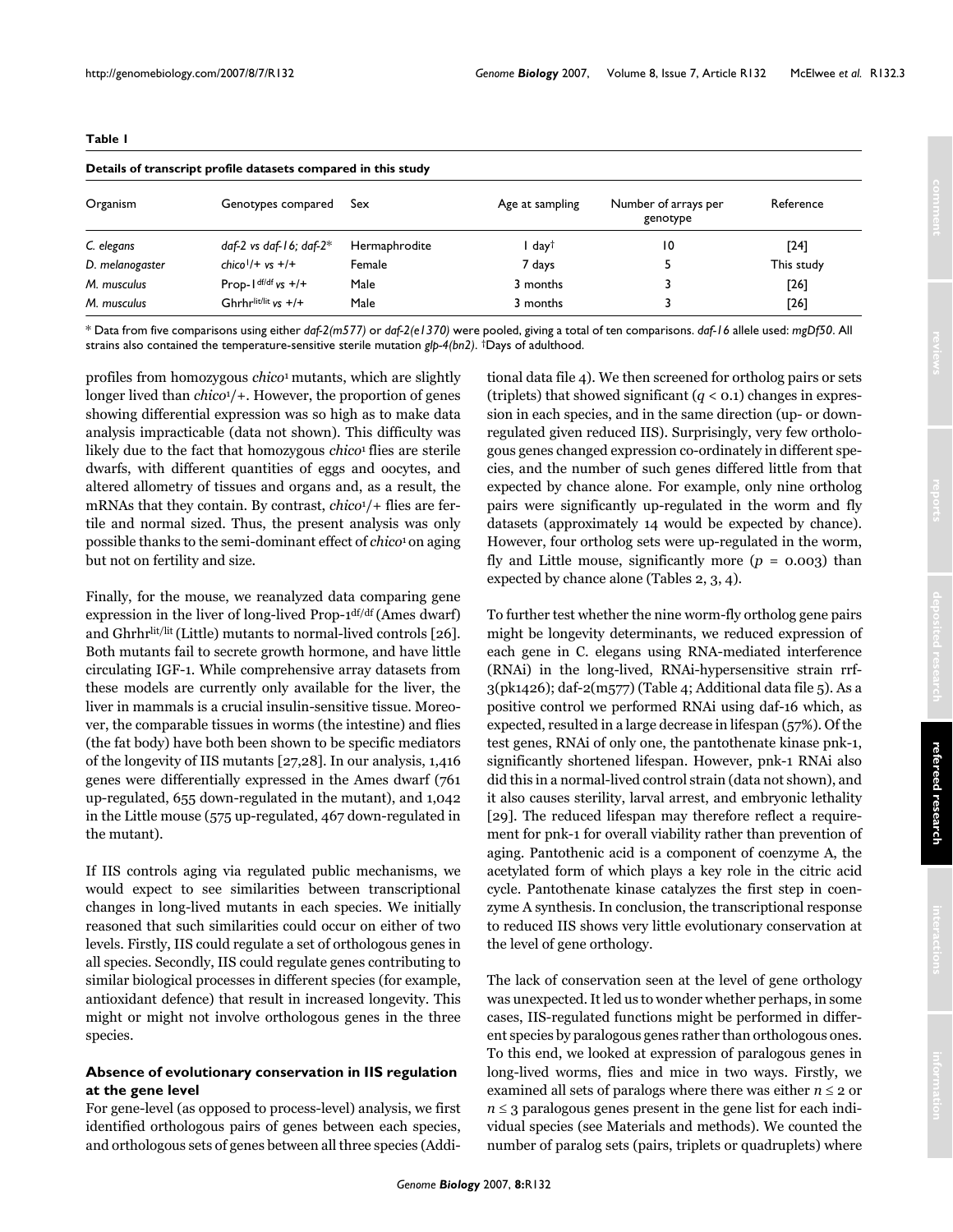#### <span id="page-3-0"></span>**Simulation of expected number of differentially expressed ortholog sets: ortholog overview statistics**

| Category                  | Total  | Up/down     |
|---------------------------|--------|-------------|
| Unique Ames mouse genes   | 7,188  | 3,517/3,671 |
| Unique Little mouse genes | 7,157  | 3,442/3,715 |
| Unique fly genes          | 10,395 | 4,951/5,444 |
| Unique worm genes         | 12,414 | 5,799/6,615 |
| Worm-fly orthologs        | 3,588  | <b>NA</b>   |
| Worm-Ames orthologs       | 2,469  | <b>NA</b>   |
| Fly-Ames orthologs        | 3,125  | <b>NA</b>   |
| Fly-Little orthologs      | 3,105  | <b>NA</b>   |
| Worm-Little orthologs     | 2,464  | <b>NA</b>   |
| Worm-fly-Little orthologs | 2,152  | <b>NA</b>   |
| Worm-fly-Ames orthologs   | 2,323  | <b>NA</b>   |
| DE unique genes, worm     | 953    | 558/395     |
| DE unique genes, fly      | 1,169  | 893/276     |
| DE genes, Ames            | 1,416  | 761/655     |
| DE genes, Little          | 1,042  | 575/467     |

The number of unique genes for each dataset shows the number of remaining probe sets in each analysis following removal of non-reporting probe sets, promiscuous and orphan probe sets, and multiple probe sets that report the same gene (in each case, the most significant probe set was retained). Total orthologs: number of ortholog pairs/sets with expression data in each of the relevant datasets. Differentially expressed (DE) unique genes: number of significantly differentially expressed (at *q* < 0.1) unique genes in each dataset.

## <span id="page-3-1"></span>**Table 3**

#### **Simulation of expected number of differentially expressed ortholog sets: probability of the observed number of differentially expressed orthologs**

| Category (orthologous pairs or sets) | <b>Expected DE orthologs</b> | Observed DE orthologs | p value |  |
|--------------------------------------|------------------------------|-----------------------|---------|--|
| Fly-Ames, up-regulated               | 27.7                         | 23                    | 0.85    |  |
| Fly-Ames, down-regulated             | 7.4                          |                       | 0.86    |  |
| Fly-worm, up-regulated               | 13.8                         | 9                     | 0.94    |  |
| Fly-worm, down-regulated             | 3                            | 0                     |         |  |
| Worm-Ames, up-regulated              | 11.4                         | 9                     | 0.81    |  |
| Worm-Ames, down-regulated            | 6.9                          |                       | 0.83    |  |
| Fly-Little, up-regulated             | 20.9                         | 34                    | 0.004   |  |
| Fly-Little, down-regulated           | 5.2                          |                       | 0.9     |  |
| Worm-Little, up-regulated            | 8.6                          | 9                     | 0.5     |  |
| Worm-Little, down-regulated          | 5                            |                       | 0.99    |  |
| Worm-fly-Ames, up-regulated          | 0.9                          |                       |         |  |
| Worm-fly-Ames, down-regulated        | 0.5                          | 0                     |         |  |
| Worm-fly-Little, up-regulated        | 0.6                          |                       | 0.003   |  |
| Worm-fly-Little, down-regulated      | 0.2                          | 0                     |         |  |

The number of differentially expressed (DE) ortholog pairs/sets expected by chance and actually observed for each indicated comparison. In all cases, the orthologs were significantly differentially expressed in each microarray dataset (*q* < 0.1), and showed the same direction of change (either up- or down-regulated). The number of expected DE orthologs was determined by simulation *in silico*, and the probability of identifying at least the number of observed orthologs was calculated from the simulation and is represented by the *p* value (see Materials and methods for *p* value calculations).

#### *Genome Biology* 2007, **8:**R132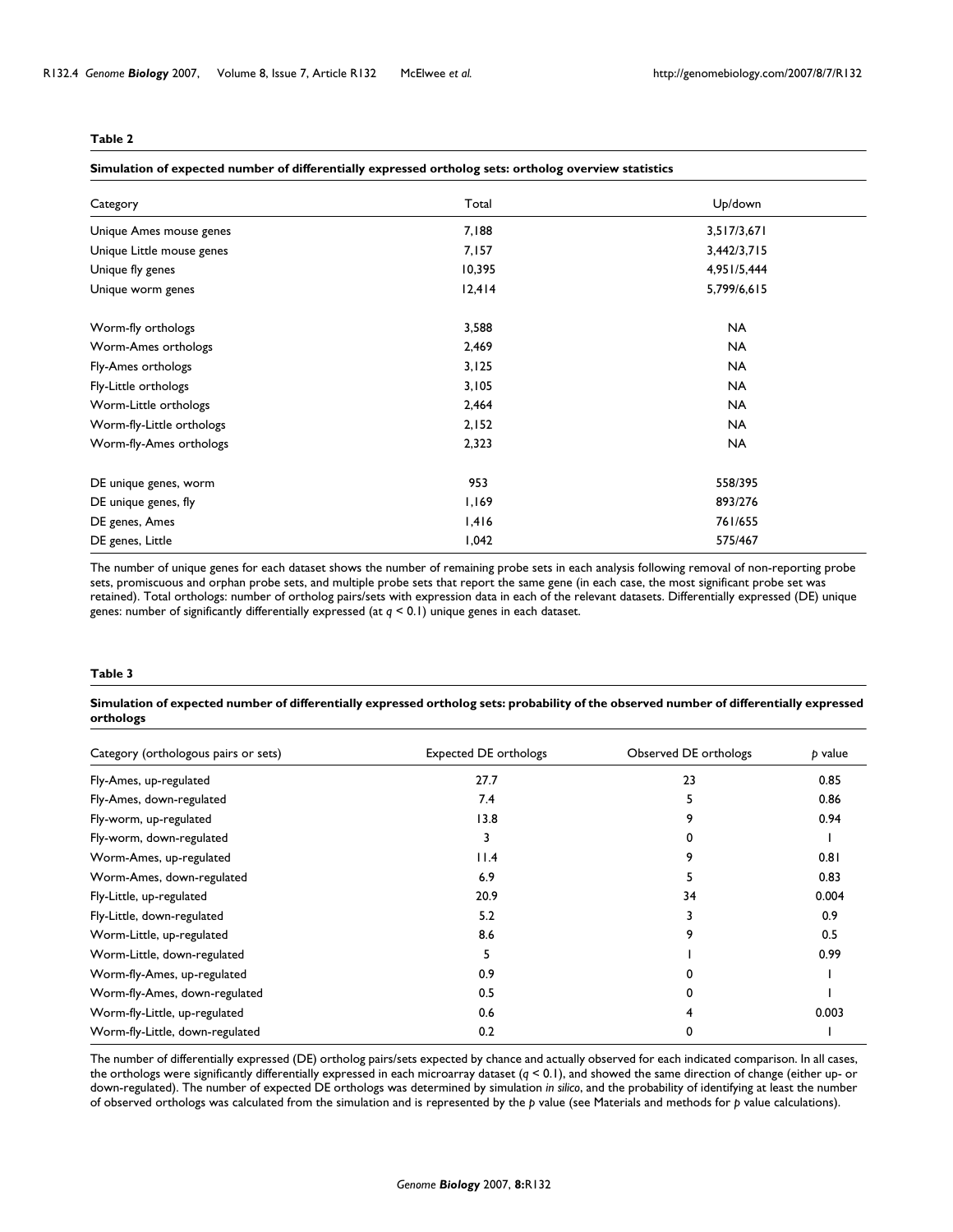#### <span id="page-4-0"></span>**Gene-level conservation of IIS-regulated transcriptional responses, and effects of RNAi on lifespan in** *C. elegans*

| Gene ID              | Gene description                                          | Percentage of<br>vector control | b value  | Microarray<br>fold change | b value |  |
|----------------------|-----------------------------------------------------------|---------------------------------|----------|---------------------------|---------|--|
| R13H8.1/daf-16       | FOXO transcription factor, acts downstream of daf-2       | 43                              | < 0.0001 |                           |         |  |
| C10G11.5/pnk-1       | Pantothenate kinase                                       | 26                              | < 0.0001 | 3.81                      | 0       |  |
| T25G3.4              | Glycerol-3-phosphate dehydrogenase                        | 101                             | 0.64     | 1.96                      | 0.004   |  |
| F57C2.5              | Contains similarity to strictosidine synthase             | 100                             | 0.34     | 1.65                      | 0.001   |  |
| C4IC4.7              | Ortholog of the human cystinosin gene                     | 100                             | 0.17     | 1.63                      | 0.0001  |  |
| $FI$ 9H8. $I$ /tps-2 | Trehalose-6-phosphate synthase                            | 100                             | 0.90     | 2.28                      | 0.007   |  |
| $F56D1.6$ /cex-1     | Calexcitin, involved in serotonin-mediated responses      | 91                              | 0.37     | 2.11                      | 0.004   |  |
| Y105C5B.28/gln-3     | Glutamine synthetase                                      | 92                              | 0.25     | 2.00                      | 0.006   |  |
| F55D10.1             | Orthologous to mannosidase, $\alpha$ , class 2B, member 1 | 103                             | 0.046    | 2.96                      | 0.0007  |  |
| H03A11.1             | Ortholog of a protein expressed in hematopoietic cells    | 83                              | 0.012    | 1.59                      | 0.0009  |  |

This table shows the nine worm-fly orthologous genes that show increased expression in response to reduced IIS (fold change in expression in *daf-2*  relative to *daf-16*; *daf-2* shown). In bold: genes also differentially expressed in the Little mouse; a paralog of *pnk-1* is also up-regulated in the Little mouse (additional Table 2 in Additional data file 3). For simplicity, only the gene name for the worm ortholog of the gene pair is shown. Only ortholog pairs (or triplets) that showed the same direction of change were considered, and at the level of significance used (*q* < 0.1), only upregulated ortholog pairs were identified. To test for a possible role in longevity, expression of each individual gene was knocked down in *C. elegans*  using RNAi; lifespans were compared to those of animals treated with control vector RNAi and calculated as a percentage of vector control (full lifespan data are available in Additional data file 5). The *p* value is the result of the log rank test comparing experimental lifespans to vector control. RNAi of R13H8.1/*daf-16* was used as a positive control, but is not a differentially expressed orthologous gene.

at least one gene was differentially expressed in each species, and in the same direction. Secondly, we examined all paralog sets, whatever their size, and counted the number of paralog sets where a substantial number of genes showed differential expression in the same direction (we used the arbitrary cutoff of >50%). In addition, we counted again the number of orthologs with altered expression in more than one species, using the same statistics (see Materials and methods). For each of these four levels of conservation (ortholog set, paralog sets of size  $n \leq 2$ ,  $n \leq 3$  or any size), we asked whether the number of ortholog or paralog sets identified were more than expected by chance alone. To this end we performed bootstrap analysis on paralogous groups, comparing the observed number of differentially expressed paralogous groups with the numbers obtained by drawing the lists of differentially expressed groups at random (see Materials and methods).

The results of this analysis are shown in additional Table [1](#page-2-0) in Additional data file 3. As before, at the level of orthology, there was no conservation of IIS regulation. When this analysis was loosened to include small and then large paralog groups, for most comparisons, there was still no significant conservation of IIS regulation. However, one triplet comparison showed an over-representation of IIS-regulated genes in all paralog comparisons: there were up-regulated genes in worms, flies and Little mice in four paralog sets (*p* = 0.01) (additional Table [1](#page-2-0) in Additional data file 3). Data for the individual four genes in each of the four models examined are shown in additional Table [2](#page-3-0) in Additional data file 3. The four paralog sets identified two proteins that we previously identified as IIS regulated in worms and flies: pantothenate kinase and glycerol-3-phosphate dehydrogenase. The two other paralog sets were, firstly, fructose-biphosphate aldolase and, secondly, beta-glucosidase, lactase phlorizinhydrolase and related proteins. Thus three-quarters of IIS-regulated paralog sets are linked to sugar metabolism. In summary, our analysis of paralog sets supports the unexpected conclusion that there is little evolutionary conservation between *C. elegans*, *Drosophila* or mouse of IIS regulation at the gene level.

## **Conservation of regulation by IIS at the process level**

Next we asked whether similar biochemical and cellular processes show conserved regulation at the transcriptional level



#### Figure 1

Overlap of differentially expressed functional categories in long-lived nematodes, fruitflies and mice. These Venn diagrams show the number and overlap of significantly differentially regulated functional categories (*p* < 0.05; GO categories and Interpro domain families) identified in each dataset using Catmap. While most of the differentially expressed categories in each dataset are species-specific, a small number of categories (boxed) show significant changes in expression in response to reduced IIS in all three species. These categories are detailed in Table 5.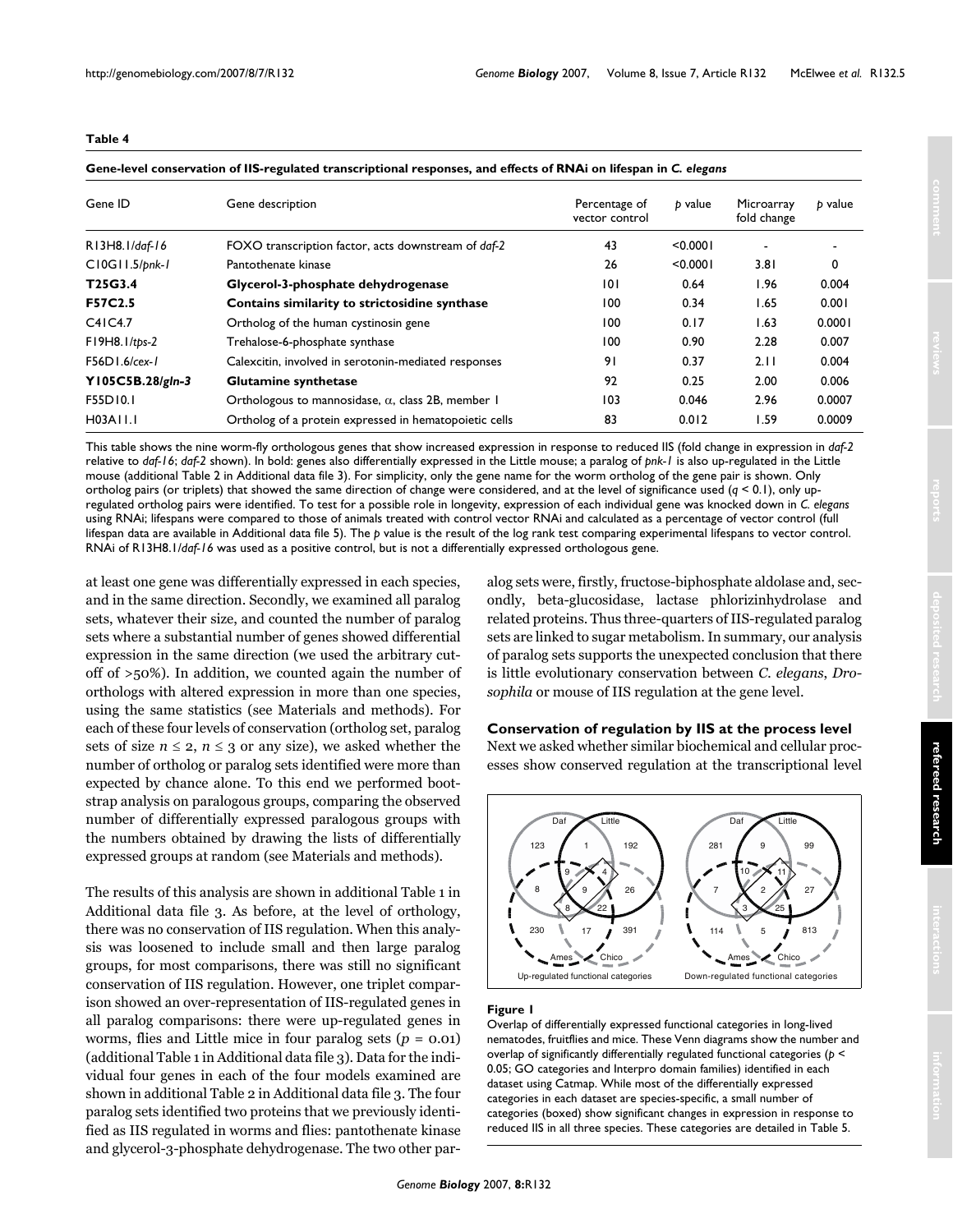## **Process-level conservation of IIS-regulated transcriptional responses**

|                                                                                        |        | Catmap p value |            |           |
|----------------------------------------------------------------------------------------|--------|----------------|------------|-----------|
|                                                                                        | Worm   | Fly            |            | Mouse     |
|                                                                                        | daf-2  | chico          | Ames       | Little    |
| <b>Up-regulated Gene Ontology categories</b>                                           |        |                |            |           |
| GO:0008150 biological process                                                          |        |                |            |           |
| GO:0046365 monosaccharide catabolism                                                   | **     | ∗×             | $\ast$     | <b>NS</b> |
| GO:0019320 hexose catabolism                                                           | ∗∗∗    | ∗×             | $\ast$     | <b>NS</b> |
| GO:0006007 glucose catabolism                                                          | $*$    | ≯∞k            | $\ast$     | <b>NS</b> |
| GO:0006090 pyruvate metabolism                                                         | $*$    | $*$            | $*$        | $\ast$    |
| GO:0006091 generation of precursor metabolites                                         | ∗      | $**$           | $*$        | $**$      |
| GO:0015980 energy derivation by oxidation                                              | **     | ∗×             | $\ast$     | **        |
| GO:0006092 main pathways of carbohydrate metabolism                                    | $*$    | ∗×             | $**$       | ∗×        |
| GO:0015849 organic acid transport                                                      | ∗      | *              | $\ast$     | NS.       |
| GO:0046942 carboxylic acid transport                                                   | $\ast$ | $\ast$         | $\ast$     | <b>NS</b> |
| GO:0005975 carbohydrate metabolism                                                     | **     | $*$            | $*$        | $*$       |
| GO:0044262 cellular carbohydrate metabolism                                            | $*$    | $*$            | $*$        | ∗×        |
| GO:0016052 carbohydrate catabolism                                                     | $**$   | ∗×             | ∗          | <b>NS</b> |
| GO:0044275 cellular carbohydrate catabolism                                            | $*$    | ≯∞k            | $\ast$     | <b>NS</b> |
| GO:0003674 molecular function                                                          |        |                |            |           |
| GO:0016491 oxidoreductase activity                                                     | ∗∗∗    | **             | $*$        | $*$       |
| GO:0016705 oxidoreductase activity with incorporation or reduction of molecular oxygen | $\ast$ | ∗×             | <b>NS</b>  | *         |
| Up-regulated Interpro categories                                                       |        |                |            |           |
| IPR000073 Alpha-beta hydrolase fold                                                    | ∗      | $\ast$         | <b>NS</b>  | $\ast$    |
| IPR001128 Cytochrome P450                                                              | $*$    | **             | $\ast$     | <b>NS</b> |
| IPR002198 Short-chain dehydrogenase/reductase SDR                                      | **     | $*$            | NS         | ∗×        |
| IPR002347 Glucose-ribitol dehydrogenase                                                | ∗∗     | **             | <b>NS</b>  | $**$      |
| IPR004045 Glutathione-S-transferase N-terminal                                         | $*$    | $*$            | $*$        | $*$       |
| <b>IPR004046 Glutathione-S-transferase C-terminal</b>                                  | $*$    | $*$            | $*$        | $*$       |
| <b>Down-regulated Gene Ontology categories</b>                                         |        |                |            |           |
| GO:0008150 biological process                                                          |        |                |            |           |
| GO:0009059 macromolecular biosynthesis                                                 | *      | **             | $*$        | *         |
| GO:0006412 protein biosynthesis                                                        |        | $*$            | ≯≫∣        |           |
| GO:0043037 translation                                                                 | $\ast$ | $*$            | $\ast$     | NS        |
| GO:0046907 intracellular transport                                                     | $*$    | $\ast$         | <b>NS</b>  | $\ast$    |
| GO:0006605 protein targeting                                                           | **     | ∗×             | $\ast\ast$ | <b>NS</b> |
| GO:0006996 organelle organization and biogenesis                                       | $*$    | **             | <b>NS</b>  | *         |
| GO:0007010 cytoskeleton organization/biogenesis                                        | $\ast$ | $***$          | <b>NS</b>  | *         |
| GO:0007017 microtubule-based process                                                   | **     | ∗              | <b>NS</b>  | *         |
| GO:0009790 embryonic development                                                       | ***    | $***$          | <b>NS</b>  | *         |
| GO:0043283 biopolymer metabolism                                                       | $*$    | $*$            | <b>NS</b>  | *         |
| GO:0003674 molecular function                                                          |        |                |            |           |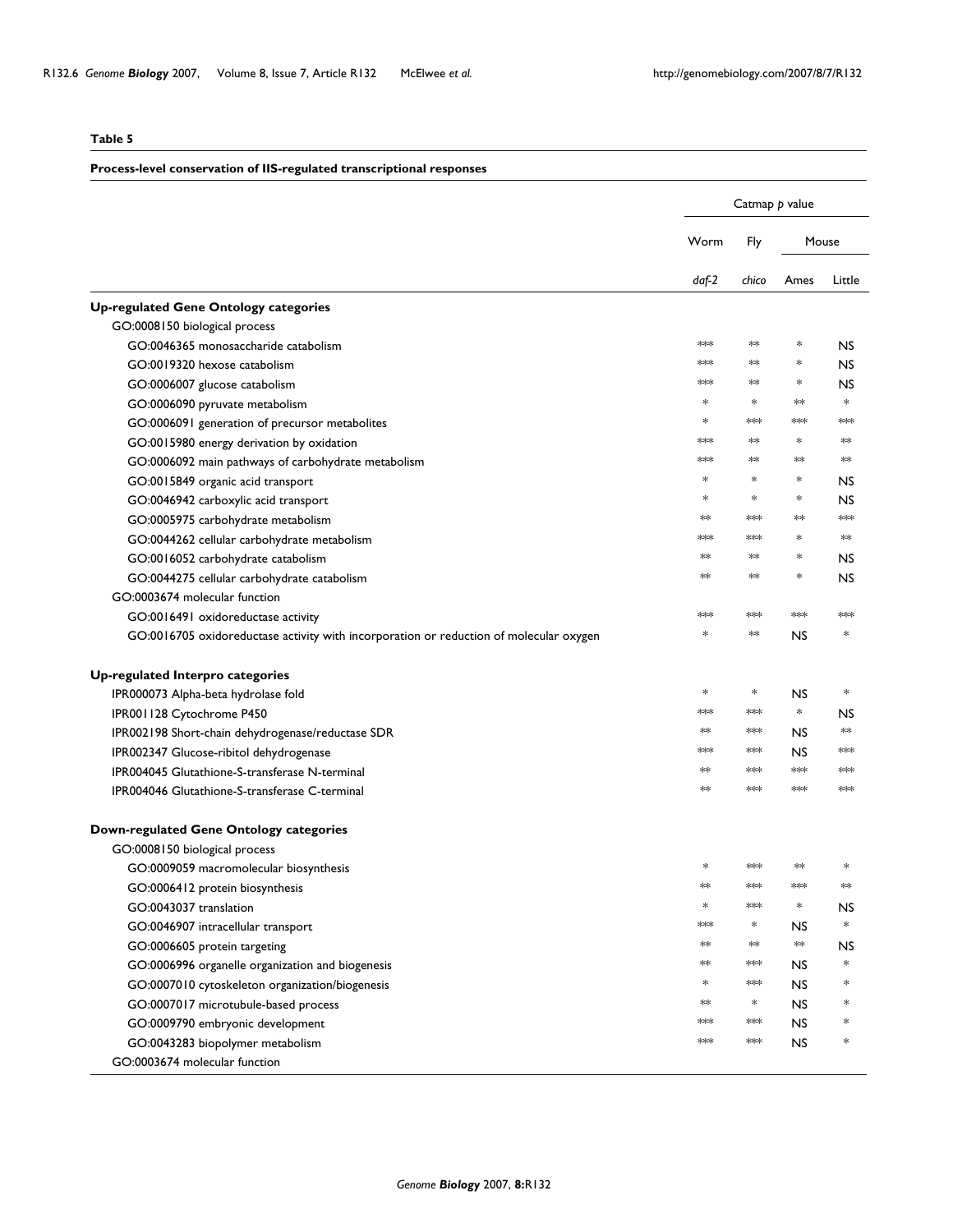#### **Table 5** *(Continued)*

| Process-level conservation of IIS-regulated transcriptional responses |     |     |                |        |
|-----------------------------------------------------------------------|-----|-----|----------------|--------|
| GO:0005488 binding                                                    | $*$ | $*$ | NS.            | $\ast$ |
| GO:0003676 nucleic acid binding                                       | $*$ | $*$ | N <sub>S</sub> | $\ast$ |
| GO:0008135 translation factor, nucleic acid binding                   | *.  | $*$ | <b>NS</b>      | $*$    |
| GO:0045182 translation regulator activity                             | $*$ | $*$ | N <sub>S</sub> | $*$    |
| Down-regulated Interpro categories                                    |     |     |                |        |
| IPR000980 SH <sub>2</sub> motif                                       | $*$ | $*$ | *              | NS     |
| IPR002111 Cation not K+ channel TM region                             | *   | *   | NS             | *      |

This table shows the functional categories that are significantly up- or down-regulated in response to reduced IIS in the worm, fly, and mouse (Ames and/or Little) microarray datasets. For brevity, the full hierarchy of the significant GO categories has not been shown. GO categories that fall directly under another significant category within the hierarchy are shown indented under the relevant category. Categories that fall into more than one hierarchy are only shown in one representative hierarchy. NS (non-significant; *p* > 0.05); \**p* < 0.05; \*\**p* < 0.005; \*\*\**p* < 5.0e-04.

by IIS. To this end we screened each dataset for biologically related genes or structurally related gene families showing coordinately increased or decreased expression in response to reduced IIS. Using biological annotation available through GO and Interpro, each dataset was analyzed using Catmap [30]. This software program assigns significance to gene categories based on their relative statistical ranking or representation within the dataset. This generated a list of gene categories showing significantly altered expression in each species; of these, a subset showed similar and significant changes in all three species (Figure 1; Table 5; Additional data file 6).

Next we tested whether the number of shared gene categories enriched for differentially regulated genes was more than predicted by chance alone. To do this, we performed bootstrap analysis of gene categories, drawing categories at random and computing *p* values from the number of common categories between the various combinations of gene lists (see Materials and methods). According to this analysis, for most comparisons the number of shared categories is more than predicted by chance alone, particularly where genes are up-regulated in the long-lived mutants (Additional data file 7). However, it should be borne in mind that the statistical test used assumes that the various categories are independent of one another, and in some cases this may not be the case. For example, cytochrome P450 (CYP) enzymes and GSTs can be subject to coordinate regulation [31]; moreover, given that the GO annotation is not a strict hierarchy, different GO categories may be non-independent. Thus, while the conclusion that no more gene classes are seen than expected by chance alone may be relied upon, the opposite conclusion cannot be. Nonetheless, the categories represented in Table 5 do potentially correspond to conserved IIS-regulated processes. These may include public determinants of aging that are not dependent on parallel transcriptional changes in orthologous genes.

An expected outcome of this analysis was that the two microarray datasets from the mouse would share more over-represented gene categories with one another than with the two invertebrate datasets. In terms of the individual genes showing altered expression, there are strong overlaps between the Prop-1<sup>df/df</sup> and Ghrhr<sup>lit/lit</sup> datasets [26]. However, the number of shared categories is surprisingly low (Figure 1). To some degree, this may reflect the fact that the Prop-1df/df mutation is more pleiotropic, blocking production of thyroid stimulating hormone and prolactin in addition to growth hormone. It may also reflect the larger size of the lists of differentially expressed genes from the dwarf mouse studies, which can reduce the sensitivity of the test for overlapping gene categories. More positively, it suggests that comparing datasets from the two mouse strains has acted as a strong filter to exclude numerous gene categories unlinked to the increased lifespan phenotype.

The majority of the common up-regulated GO categories are involved in sugar catabolism and energy generation (Table 5), implying that these processes are activated in IIS mutant animals. This is likely to reflect insulin-like control of sugar homeostasis by IIS in the three organisms. It is also consistent with a recent study of genes linked to energy metabolism in the worm dataset, which implies increased conversion of fat to carbohydrate and conservation of ATP stocks [32]. Among the shared down-regulated GO categories are many linked to protein biosynthesis and translation (Table 5), implying down-regulation of these processes in long lived milieus. Interestingly, it was recently discovered that lifespan in *C. elegans* is increased by loss of function of several genes promoting protein translation, including translation initiation factors and ribosomal proteins [\[20-](#page-14-0)22]. Thus, our results suggest that reduced protein translation may be a public mechanism of longevity assurance regulated by IIS (Figure 2).

Most of the Interpro domain gene families showing conserved up-regulation in IIS mutants are linked to cellular detoxification (that is, drug or xenobiotic metabolism) (Table 5; Figure 3). These correspond mainly to CYP, short-chain dehydrogenase/reductase (SDR; note that glucose-ribitol dehydrogenases are a type of SDR), and GST enzymes. Our analysis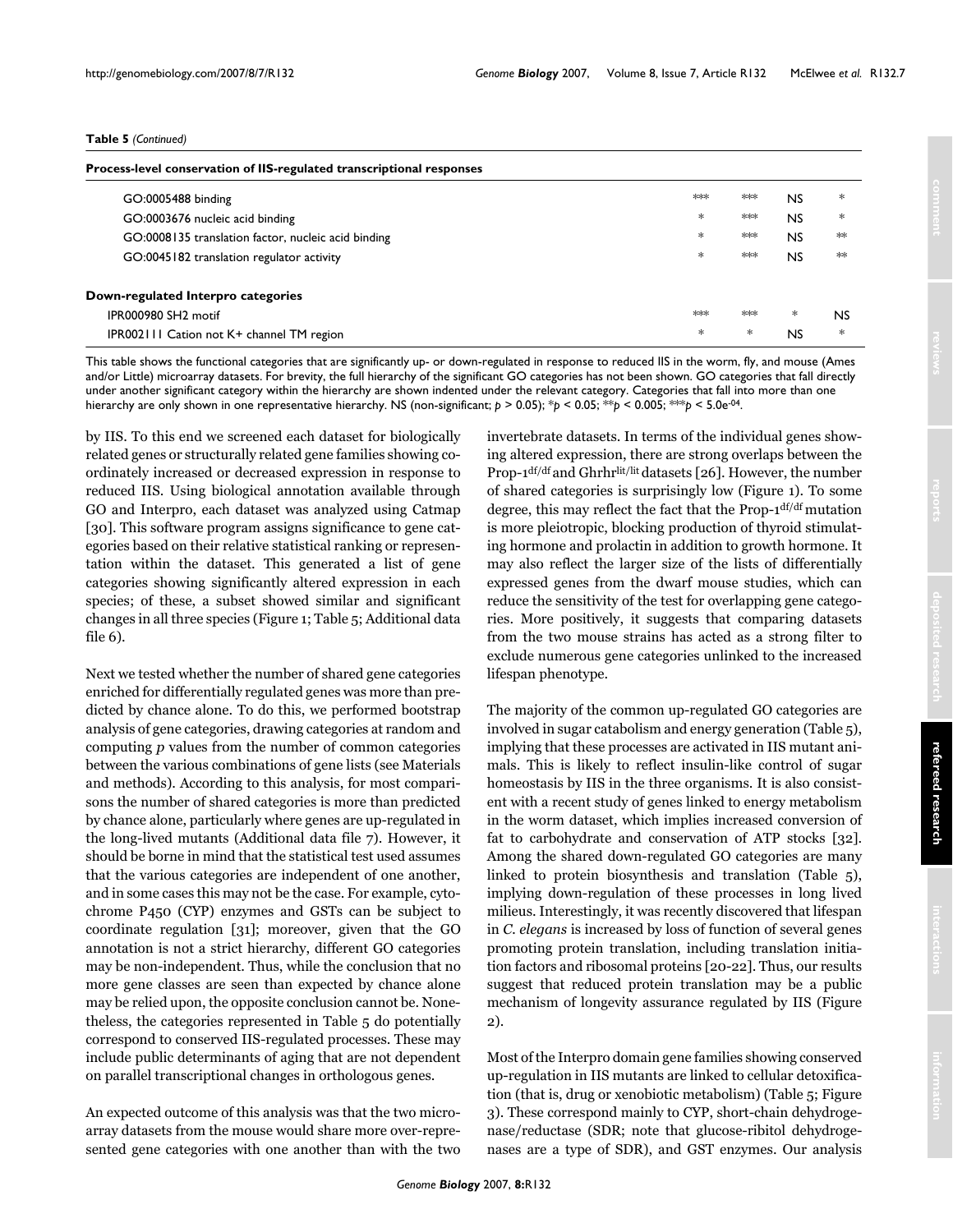

#### Figure 2

Protein synthesis and GST activity are potential semi-public determinants of longevity.

suggests the possibility that this detoxification system is a public mechanism of longevity assurance, protecting against the stochastic molecular damage that underlies the aging process.

## **Random distribution of IIS-regulated genes among lineage-specific expansions of detoxification genes**

The association of increased expression of gene classes linked to cellular detoxification with longevity in three species, coupled with the lack of gene-level orthology, prompted us to examine the evolutionary relationships of these gene families in more detail. To do this, we constructed phylogenetic trees for each of three families in worms, flies, and mice, and then examined the distribution of IIS-regulated gene expression. Figure 4 shows a phylogenetic tree of worm, fly and mouse GSTs, marked to show differentially expressed genes (see also Additional data file 2). We also examined the phylogenetic tree of UDP-glucuronosyltransferases (UGTs), a major class of phase 2 enzymes, which are over-represented in genes upregulated in *C. elegans daf-2* mutants and long-lived dauer larvae [24]. In each case, the phylogenetic distribution of IISregulated genes is apparently random (Additional data file 2). Significantly, comparing worms, flies and mice, there are no orthologs for most genes in these families. In each of these large gene families, individual genes are, in most cases, the products of lineage-specific expansions [33]. This is typical of proteins whose function entails recognizing diverse chemical



#### Figure 3

Cellular detoxification (drug metabolism). This process entails two phases: phase 1 (functionalization reactions), and phase 2 (conjugative reactions), which are carried out by several large and diverse gene families, including the CYPs, SDRs and GSTs.



#### **Figure 4**

Phylogenetic tree of the GST gene families from worms, flies, and mice. Genes from each species are color-coded, and significantly (*q* < 0.1) differentially expressed genes in each dataset are shown by closed (upregulated) or open (down-regulated) circles (see Additional data file 2 for phylogenetic trees for GST, CYP, SDR, and UGT gene families).

moieties in a changing chemical environment. Such proteins include chemoreceptors and antigen recognition proteins of the innate and acquired immune systems, as well as those involved in cellular detoxification [33,34].

## **Enrichment of FOXO1-binding sites among differentially regulated genes in long-lived mutants in three species**

Finally, we explored whether IIS transcriptional responses are regulated by conserved DNA binding factors. Using the program Clover (*Cis*-eLement OvEr-Representation) [35], we examined the upstream regions of the differentially expressed genes in each species for over-representation of known DNAbinding motifs (Additional data file 8). Many motifs were identified when examining each individual dataset. Of these, none was over-represented among genes regulated in the same direction in all three species. The FOXO1-binding site was over-represented among genes up-regulated in longlived worms and mice; by contrast, this motif was over-represented among genes down-regulated in long-lived flies (Additional data file 8). Overexpression of FOXO increases lifespan in both worms and flies [27]. These findings could imply that down-regulation of FOXO-regulated genes influences lifespan in flies (perhaps lowering damage-generating processes), while up-regulation is more important in worms and mice (perhaps increasing damage-protective processes). Furthermore, an analysis using the EASE program of gene classes over-represented in genes with putative FOXO-binding sites in worms and mice revealed little similarity between these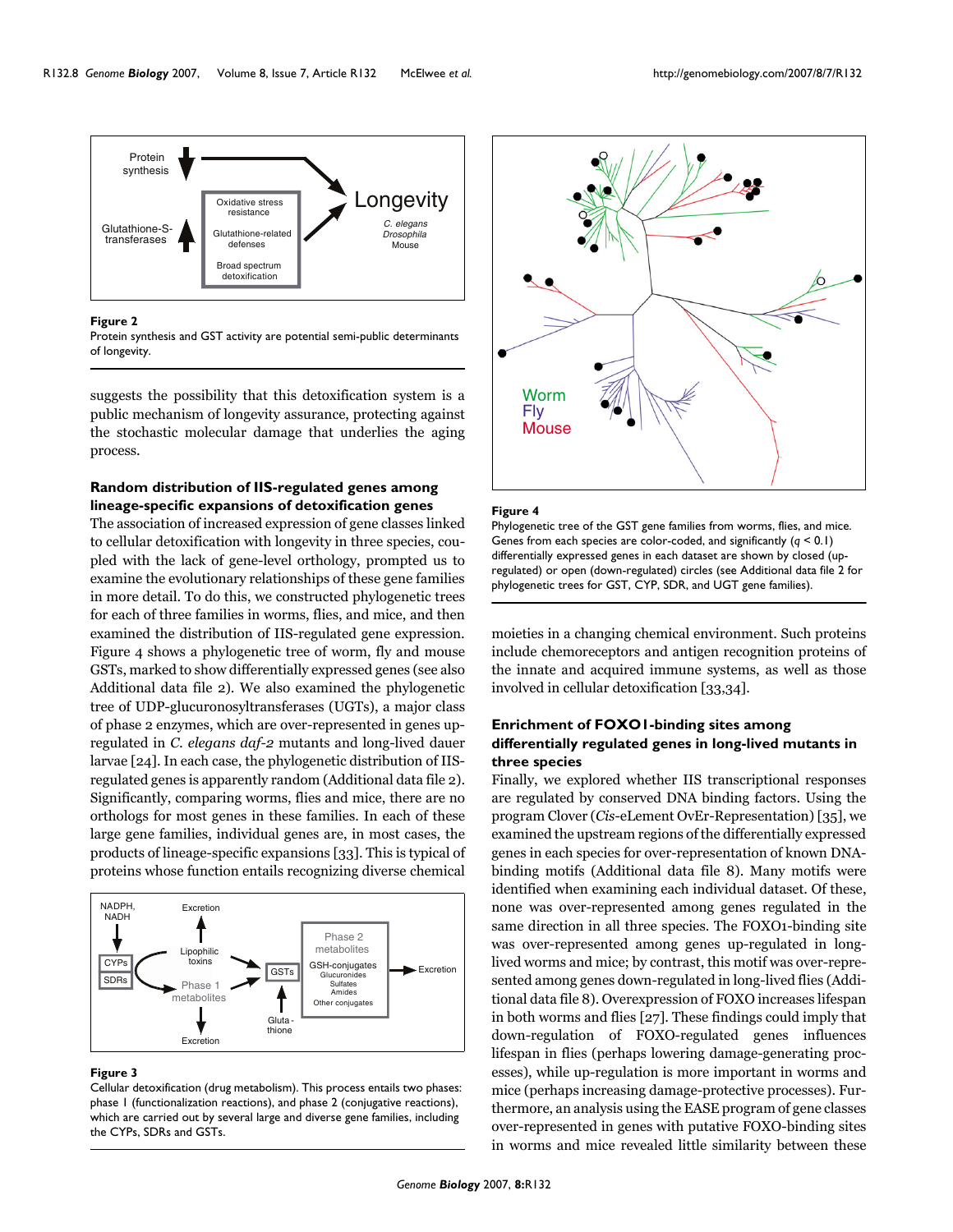genes at this level (data not shown). Thus, while the role of FOXO in mediating transcriptional regulation by IIS shows some evolutionary conservation, the IIS-regulated target genes of FOXO may be conserved only at the level of the gene families and the biological processes that they control - not at the level of orthology.

## **Discussion**

## **No evolutionary conservation of regulation by IIS at the level of gene orthology**

The role of IIS as a regulator of aging shows evolutionary conservation. The effects of IIS on lifespan reflect the action of IIS-regulated genes and biochemistries of aging and longevity. In this study, we have asked the question: are these genes and processes public (evolutionarily conserved) or private (lineage specific)? We have done this by means of a cross-species comparison of transcript changes seen in long-lived nematodes, insects and mammals with lowered IIS when compared to normal-lived controls. To be able to do this we developed a novel, multi-level cross-species comparative method, comparing gene expression at the levels of genetic orthology, paralogy (in small and large paralog sets), and gene classes. We detected little evolutionary conservation of IIS regulation at the orthologous or paralogous gene levels. However, at the genes class or process level some evolutionary conservation was observed, including several processes previously associated with aging.

The absence of detectable regulation by IIS of orthologous genes in the three animal models tested was unexpected, for several reasons. Firstly, even if the same IIS-regulated genes did not regulate aging in worms, flies and mice, one would expect that some of the genes mediating the effects of IIS on growth and sugar metabolism would be conserved at the level of orthology. Secondly, an earlier study examined putative direct transcriptional targets of FOXO in *C. elegans* and *Drosophila*, focusing on 17 *C. elegans*-*Drosophila* ortholog gene pairs with predicted DAF-16 binding sites in their promoter regions [36]. There, a third of *C. elegans* orthologs showed IIS regulation, suggesting possible evolutionary conservation of IIS-regulated genes at the level of orthology. However, no data on IIS regulation of *Drosophila* orthologs were reported in that study. Our findings point to the opposite conclusion: that the set of genes regulated by IIS is largely lineage specific.

If significant numbers of orthologous genes were robustly IIS regulated in similar ways in multiple tissues, then it is likely that the analytical approaches that we have employed would have detected this. However, it remains possible that orthologous genes regulated similarly by IIS eluded our analysis, for several reasons. Firstly, microarray analysis may have failed to detect small but functionally significant changes in transcript levels, for example, genes showing IISregulated expression in only a small proportion of cells in *C. elegans* or *Drosophila*. Secondly, if the direction of IIS regulation is different in different tissues in the invertebrate models, this could prevent detection of IIS regulation. Thirdly, it may be that in extra-hepatic tissues, transcript profile changes resulting from Prop-1df/df and Ghrhrlit/lit are more similar to those in *C. elegans* and *Drosophila* IIS mutants. The liver consists mainly of dividing cells whereas, in the invertebrate models, adult somatic tissues consist largely of post-mitotic cells. Recent mouse studies suggest that agerelated changes in gene expression may differ between mitotic and post-mitotic tissues [37]. Fourthly, gene regulation by IIS might differ between sexes (we compared data from hermaphrodite worms, females flies and male mice). Finally, although young adults of each organism were used, it is possible that the slight differences in their relative age constituted a confounding variable. More generally, the value of transcript profile studies is limited by the fact that changes in mRNA levels may not correspond to changes in levels of protein products of mRNA translation. Further studies are warranted to establish with greater certainty the extent of evolutionary conservation of regulation of genes by IIS. For example, there may be differences in the degree of evolutionary conservation of IIS regulation by direct targets of FOXO versus genes further downstream in a FOXO-regulated cascade. It would be useful to identify direct targets of FOXO, for example, using chromatin immunoprecipitation [38] and to perform cross-species comparisons of their IIS regulation.

In contrast to our studies of orthologous or paralogous genes, our comparative analysis at the gene class level identified a number of candidate gene classes and processes showing an evolutionarily conserved pattern of regulation in long-lived mutants with reduced IIS (Table 5). We performed this analysis with the aim of identifying candidate evolutionarily conserved processes that mediate the effects of IIS on aging. However, IIS is also a major regulator of growth and metabolism (including sugar homeostasis), so the presence of any of the gene categories in Table 5 may reflect a role in these other processes, rather than in aging. For example and as expected, many categories associated with sugar catabolism are up-regulated in the long-lived mutants in all three species, consistent with lowered insulin signaling. This demonstrates that methods used here are sensitive enough to identify known insulin-regulated gene categories.

Clearly, the presence of any of the gene categories in Table 5 may reflect a role in aging or in processes not linked to aging. However, a number of the gene categories present are linked to one or the other of two biological processes recently implicated in the control of aging. These are protein biosynthesis (for example, GO:0006412 protein biosynthesis, GO:0043037 translation, and GO:0045182 translation regulator activity) and GST activity (IPR004045 Glutathione-Stransferase N-terminal and IPR004046 Glutathione-S-transferase C-terminal). Data in Table 5 imply that protein biosynthesis and GST activity are down-regulated and up-regulated,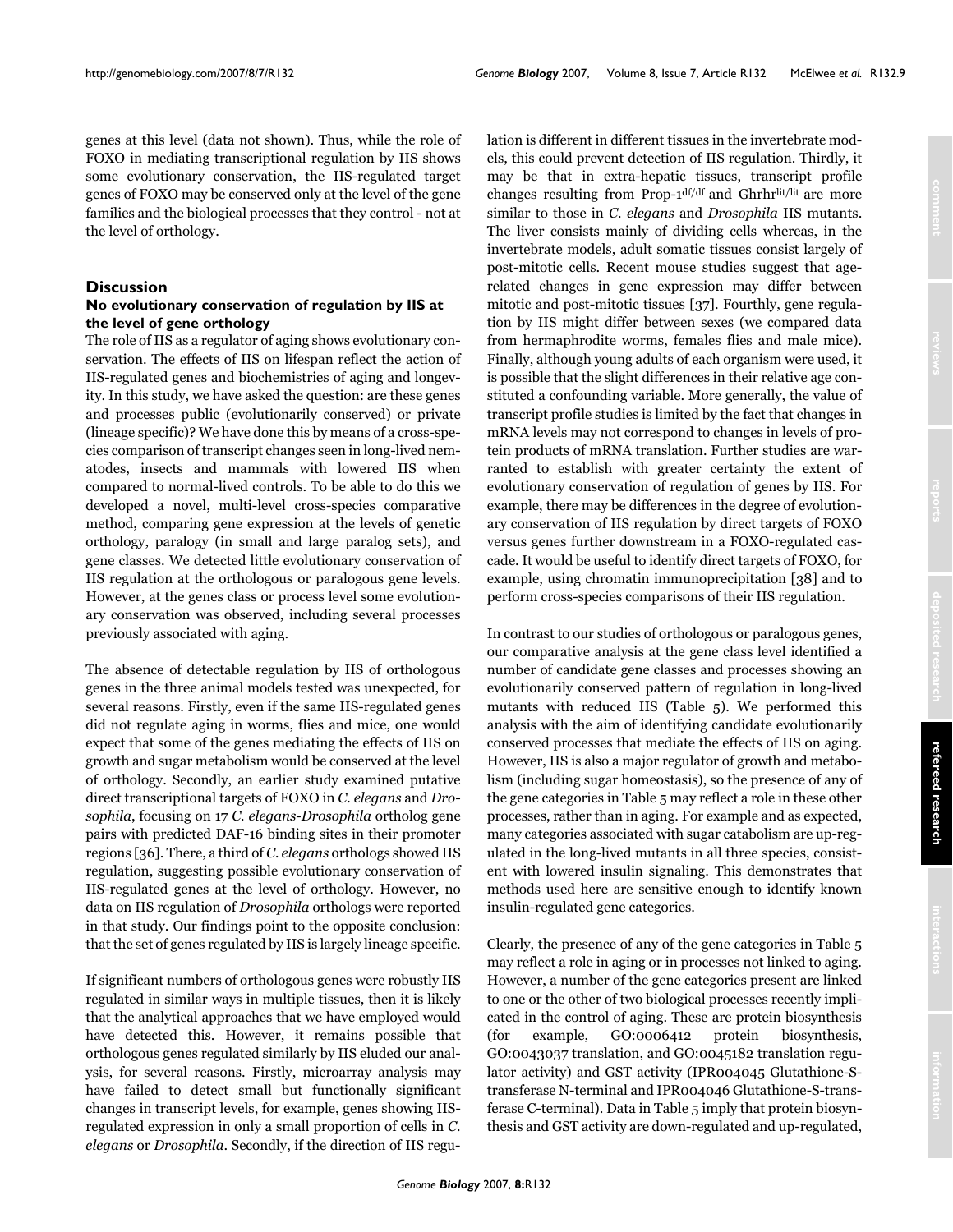respectively, in long-lived mutant worms, flies and mice. Potentially, this contributes to longevity (Figure 2).

## **Decreased protein biosynthesis: a candidate longevity assurance process in multiple animal species**

Several recent studies imply that increased protein biosynthesis accelerates aging. Lowered expression of a number of genes involved in mRNA translation, ribosomal proteins, translation initiation factors and ribosomal protein S6 kinase results in reduced rates of protein biosynthesis and increased lifespan in *C. elegans* [\[20-](#page-14-0)22]. Similarly, deletion of ribosomal protein genes can increase replicative lifespan in the budding yeast *S. cerevisiae* [19]. Over-representation of genes associated with protein biosynthesis among those down-regulated in long-lived *C. elegans*, *Drosophila* and mice implicates this process as a public, IIS-regulated mechanism controlling aging. However, it should be noted that the individual genes involved in protein biosynthesis whose expression was shown to affect *C. elegans* aging were not themselves IIS regulated [21]. How lowered protein synthesis might increase lifespan is unknown, although in *C. elegans* these perturbations increase heat stress resistance, suggesting that lowered protein synthesis leads to induction of somatic maintenance functions [21].

## **GST activity: a candidate longevity assurance process in multiple animal species**

GSTs detoxify a wide range of electrophilic (that is, oxidizing) and often toxic compounds by conjugation with glutathione (GSH) [39]. Such electrophiles can otherwise react with nucleophilic centers, for example, in proteins, causing molecular damage. Within biogerontology, there is a growing consensus that the primary cause of biological aging is accumulation of damage at the molecular level. Studies to date broadly support the view that longevity-assurance processes prevent accumulation of damage by promoting somatic maintenance processes [40-42]. The mechanisms involved include reduction or removal of the causes of molecular damage, and repair or turnover of damaged molecules. Thus, a role of GSTs in protection against aging is easy to rationalize.

More importantly, there is some direct experimental evidence for a role of GSTs in longevity assurance. The *C. elegans* genes *gst-5* and *gst-10* encode GSTs that detoxify 4-hydroxy-2-nonenal (HNE), which is a major product of peroxidation of membrane lipids and a mediator of the pathophysiological effects of oxidative stress [43]. RNAi knockdown of either of these genes reduces both HNE-conjugating activity and lifespan [23,44]. Overexpression of GST-10 or of murine mGSTA4-4 (also active against HNE) increases HNE-conjugating activity and, significantly, lifespan [23]. The over-representation of GST genes among genes up-regulated in longlived mutant *C. elegans*, *Drosophila* and mice with reduced IIS suggests that GST activity may represent a public, IIS-regulated mechanism of longevity assurance.

The possible broader implications of the observed association between GST gene expression and extended lifespan (Table 5) may be considered in three overlapping biochemical contexts: defence against reactive oxygen species (ROS), the biology of GSH, and broad spectrum detoxification (that is, drug metabolism). GSTs play a major role in detoxifying a broad range of oxidized breakdown products of macromolecules that form during periods of oxidative stress [39]. These pro-oxidant products include α,β-unsaturated carbonyls such as HNE, hydroperoxides and epoxides. ROS such as superoxide and hydrogen peroxide have long been viewed as potential major contributors to the molecular damage that underlies aging [45]. Thus, elevated GST levels could reflect a broader up-regulation of antioxidant defenses in these three long-lived models. However, looking at transcript levels for genes encoding superoxide dismutase (SOD), which scavenges superoxide, we see that while several *sod* genes are up-regulated in *C. elegans*, this is not the case in *Drosophila* or the mouse (Table [6\)](#page-10-0). Consistent with this, increased SOD has been observed in *daf-2 C. elegans* [[46\]](#page-14-1), but not *chico*1/+ *Drosophila* [8]. In terms of hydrogen peroxide scavengers, there is some evidence of increased catalase mRNA levels in long-lived *C. elegans* and *Drosophila*, but not in the mouse. In *C. elegans*, there is a tandem array of three very similar genes encoding catalase, *ctl-1*, *ctl-2* and *ctl-3* [47]. Our microarray analysis shows strongly increased expression of *ctl-3* in *daf-2* animals  $(q < 0.003)$ ; however, for the purposes of analysis in this study, *ctl-3* data were excluded due to predicted promiscuity in probe binding between *clt-3* and *ctl-1*. In *Drosophila* there is a possible increase in catalase mRNA levels (log2 fold change 0.3,  $q = 0.045$ ). The absence of increased transcript levels of catalase and Mn SOD genes in Prop-1df/df mouse liver was unexpected, since increased catalase levels have been reported in this tissue [48]. Overall, our transcript profile comparison provides little support for the view that direct defense against superoxide and hydrogen peroxide is a regulated public mechanism of longevity assurance.

A second perspective on possible GST function in aging is within the context of a broader, GSH-associated biochemistry. Besides its role in detoxification by GSTs, GSH itself acts as an antioxidant [39], and the ratio of reduced to oxidized GSH is a determinant of cellular redox status. GSH-mediated processes can clearly influence aging. For example, in *Drosophila* overexpression of glutamate cysteine ligase (γglutamylcysteine synthetase), the major rate-limiting enzyme in GSH biosynthesis, extends lifespan [49]. Moreover, overexpression of methionine sulfoxide reductase, an enzyme that uses GSH to restore oxidized methionine in proteins by reducing methionine sulfoxide, also increases *Drosophila* lifespan [50].

Hepatic metabolism in Prop-1df/df (Ames dwarf) mice appears to be geared up for increased GSH production and usage [51- 55]. Both GSH levels and GSH/GSSG ratios are increased [53], and there is increased activity of the trans-sulfuration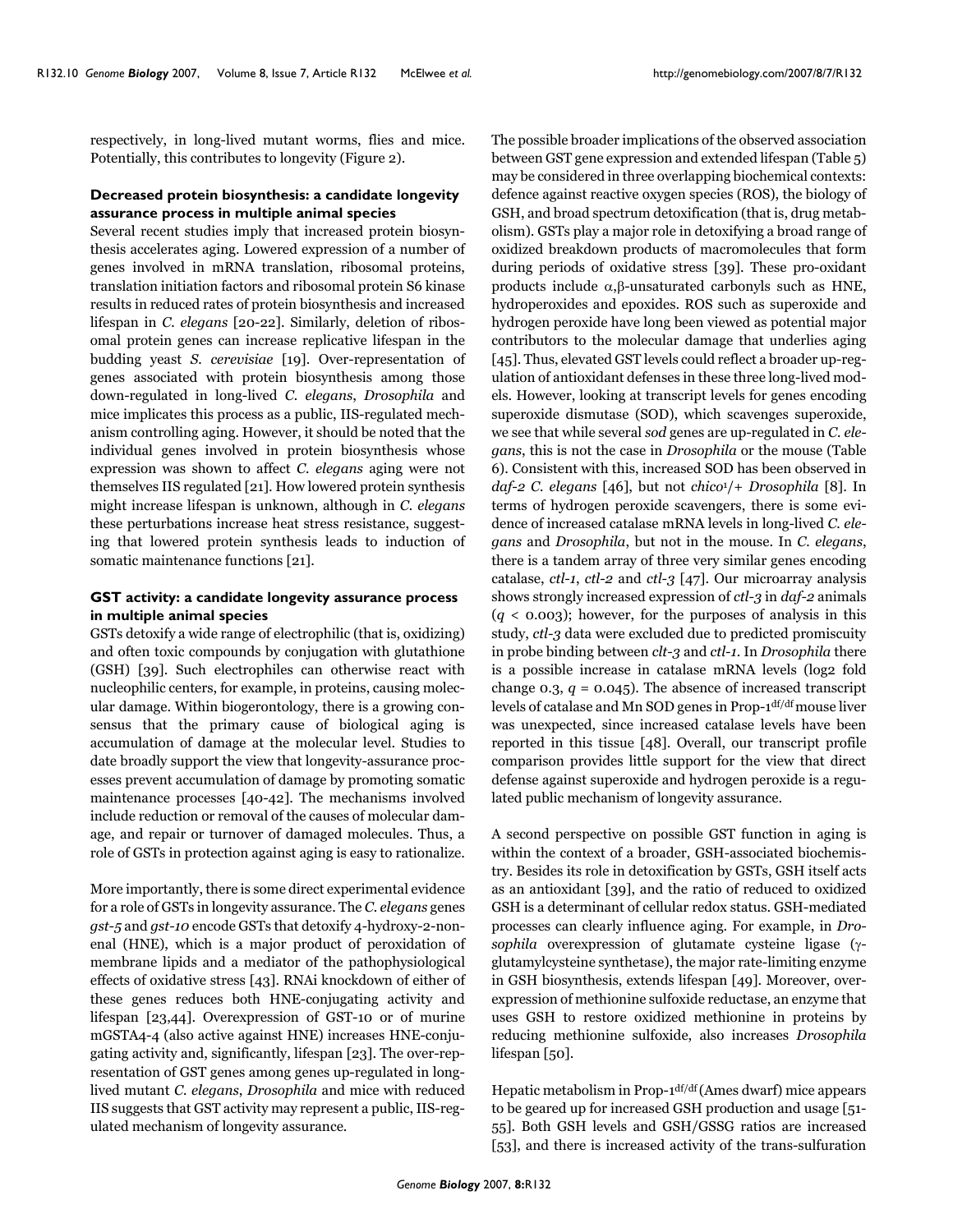<span id="page-10-0"></span>

| . .<br>٠ |  |
|----------|--|
|----------|--|

|                |       | C. elegans |       |                  | Drosophila |       | Mouse            |           |       |                  |           |       |  |  |  |  |                    |  |  |                       |  |
|----------------|-------|------------|-------|------------------|------------|-------|------------------|-----------|-------|------------------|-----------|-------|--|--|--|--|--------------------|--|--|-----------------------|--|
|                |       | $Log2$ FC  |       |                  |            |       |                  |           |       |                  |           |       |  |  |  |  | Prop-Idf/df (Ames) |  |  | Ghrhrlit/lit (Little) |  |
|                |       |            | q     |                  | $Log2$ FC  | q     |                  | $Log2$ FC | g     |                  | $Log2$ FC | q     |  |  |  |  |                    |  |  |                       |  |
| Cu/Zn SOD (IC) | sod-1 | 0.66       | 0.073 | Sodl             | 0.10       | 0.219 | Sodl             | 0.01      | 0.957 | Sodl             | $-0.12$   | 0.616 |  |  |  |  |                    |  |  |                       |  |
|                | sod-5 | 2.14       | 0.006 |                  |            |       |                  |           |       |                  |           |       |  |  |  |  |                    |  |  |                       |  |
| Cu/Zn SOD (EC) | sod-4 | 0.58       | 0.339 | Sod3             | $-0.09$    | 0.769 | Sod3             | 0.17      | 0.530 |                  |           |       |  |  |  |  |                    |  |  |                       |  |
| Mn SOD         | sod-2 | 0.43       | 0.437 | Sod <sub>2</sub> | 0.03       | 0.795 | Sod <sub>2</sub> | $-0.03$   | 0.903 | Sod <sub>2</sub> | 0.07      | 0.722 |  |  |  |  |                    |  |  |                       |  |
|                | sod-3 | 4.66       | 0.000 |                  |            |       |                  |           |       |                  |           |       |  |  |  |  |                    |  |  |                       |  |

**Expression of SOD genes in mutant worms, flies, mice with reduced insulin/IGF-1 signaling**

Log2 FC: log2 of the fold change in mRNA transcript abundance in long-lived relative to normal-lived animals. *q*, probability that difference in mRNA abundance is the result of chance alone. Instances of significant alteration in gene expression in bold. The predicted sequence of SOD-4 suggests that it may be secreted. EC, extracellular; IC, intracellular.

pathway, implying increased flux of thiols from methionine to cysteine and GSH [51,55]. Possibly increased GSH production retards aging by supporting a range of mechanisms that protect against an age-related increase in levels of toxic electrophiles.

Beyond the biology of GSH, GSTs may be viewed as part of a wider system of cellular detoxification involving two phases: phase 1 (functionalization reactions), and phase 2 (conjugative reactions) [31] (Figure 3). CYPs and short-chain dehydrogenase reductases (SDRs) are major effectors of phase 1 metabolism, which through oxidative (CYP) or reductive (SDR) chemistry can bioactivate toxic molecules. Activated metabolites from phase 1 are substrates for effectors of phase 2 metabolism, such as the GSTs, UDP-glucuronosyl/ UDP-glucosyltransferases (UGTs) and sulfotransferases. Phase 2 reactions can both detoxify and increase solubility of toxic moieties, aiding excretion. In mammals, this system acts in a coordinate fashion to dispose of a very broad range of xenobiotic and endobiotic compounds, including toxins, drugs, carcinogens and damaged cellular constituents [31].

Interestingly, CYPs and SDRs are also over-represented among genes up-regulated in long-lived *C. elegans*, *Drosophila* and mice (Table 5) (though UGTs and sulfotransferases are not). This suggests that the cellular detoxification more broadly might play a role in longevity assurance. Genes encoding CYPs, SDRs and UGTs are also over-represented among genes whose expression is increased in long-lived *C. elegans* dauer larvae relative to larvae that have exited the dauer stage [24,56]. In mice, caloric restriction and Prop1<sup>df/df</sup> have additive effects on longevity. Phase 1 and phase 2 detoxification genes are up-regulated in both contexts and, in some cases, show additive increases in expression in Prop1df/df mice subjected to caloric restriction [57]. In summary, a growing number of studies show correlations between cellular (phase 1, 2) detoxification and longevity.

Studies in *C. elegans* imply that IIS exerts its effects most strongly during the reproductive period in the first few days of adulthood [58]. This could imply that damaging aspects of protein synthesis and generation of toxins that drug-metabolizing enzymes (DMEs) protect against are elevated during this period, perhaps due to reproduction.

## **An overview of evolutionary conservation of biological mechanisms controlling aging**

Our results suggest that protein translation, GST activity and possibly the broader cellular detoxification system may represent 'semi-public' mechanisms of longevity determination: the processes show evolutionary conservation while the individual genes do not. In the case of GSTs, this could imply that different toxins are being cleared in different evolutionary lineages, that is, that the cause of aging, the diverse harmful molecular species that this system targets, may differ between species. Thus, although damage-causing toxins appear implicated as a cause of aging-related damage in all three species, the specific toxins involved may include some that are evolutionarily conserved and others that are lineage-specific.

The lack of gene orthology between DMEs might seem to suggest that damage-causing toxins are private. However, in at least one case this is not the case. Up-regulation of GSTs that detoxify HNE occurs both in *C. elegans daf-2* mutants (*gst-10* [17]) and liver of Prop1df/df and Ghrhrlit/lit mice (*GSTA4* in both cases [26]), although these genes are not orthologous (Figure 1b in Additional data file 2). Moreover, expression of murine *GSTA4* in *C. elegans* lowers HNE levels and increases lifespan [23]. This demonstrates that convergent evolution can lead to similar substrate specificities in non-orthologous DMEs. Significantly, a major source of HNE is oxidative damage to lipid, consistent with reactive oxygen species acting as a public mechanism of aging [6].

In principle, toxins contributing to aging that are lineage-specific could contribute to the lineage specificity of agingrelated pathologies. According to this view, aging involves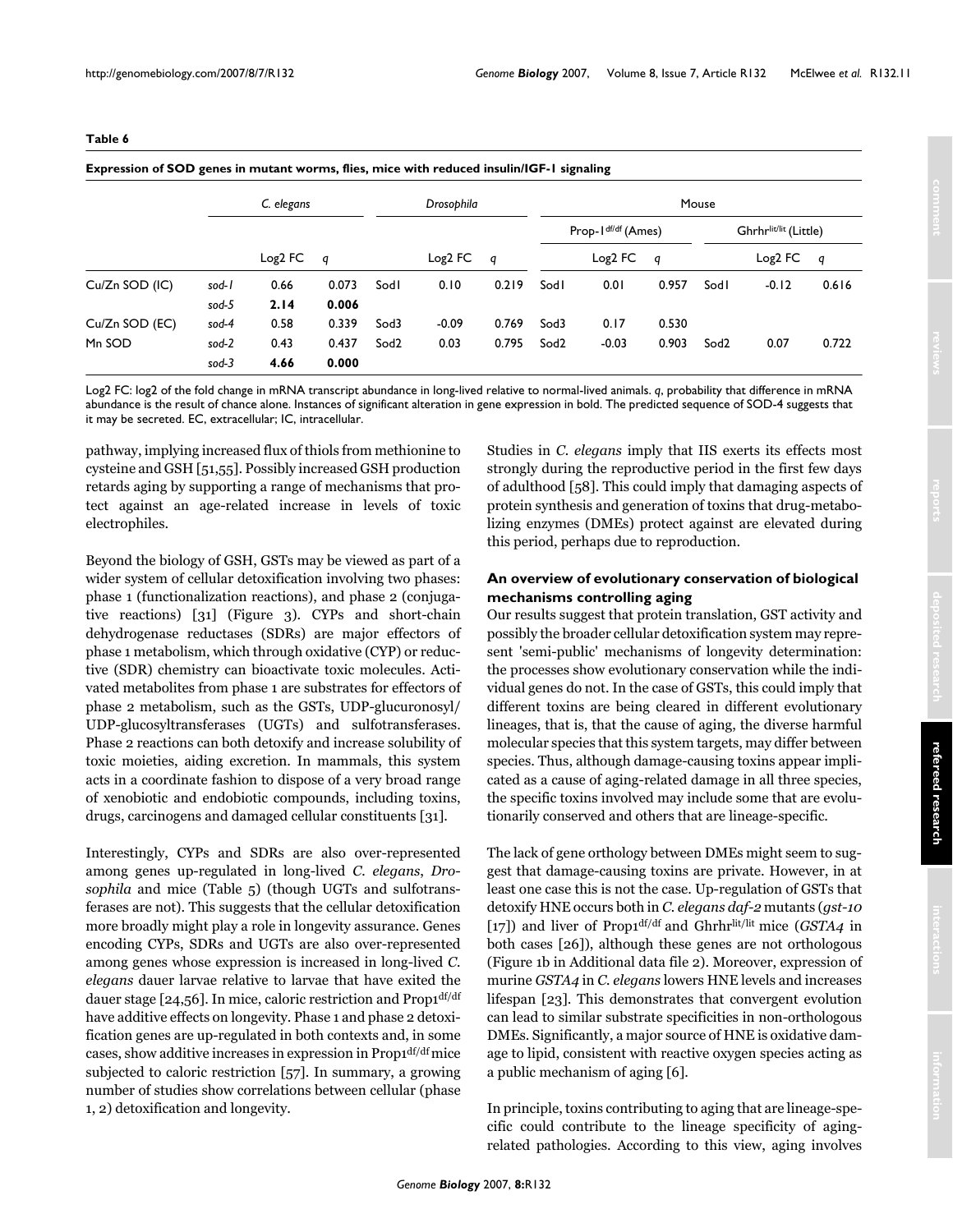

#### **Figure 5**

Different determinants of longevity may be public, semi-public or private. Our results suggest that public regulators of lifespan regulate semi-public mechanisms of longevity assurance, which may in turn act on a combination of private and public mechanisms of aging. The semi-public character of longevity assurance processes is reflected by the IIS-regulated gene classes. Several are linked to detoxification (such as the GSTs), and are the results of copious lineage-specific expansions.

stochastic mechanisms that are partially public and partially private. A summary overview of this interpretation is shown in Figure 5. Here, public regulators of lifespan (for example, IIS) regulate semi-public mechanisms of longevity assurance (for example, cellular detoxification), which act on both private and public types of damage generation (for example, toxins). In the specific example discussed above, IIS regulates a semi-public mechanism of longevity assurance (GSTs with HNE-conjugating activity) acting against a public mechanism of aging (HNE toxicity).

## **Conclusion**

We have compared changes in transcript profiles occurring in long-lived mutants with reduced IIS in *C. elegans*, *Drosophila* and the mouse. Our aim was to identify genes and processes regulated by IIS that might correspond to evolutionarily conserved (public), proximal determinants of aging. While our analysis suggests that IIS regulation of genes shows relatively little evolutionary conservation at the level of individual orthologous or paralogous genes, we identified two processes that are both IIS regulated in all three animal models, and linked to aging. In each long-lived mutant, there is evidence of lowered protein biosynthesis and increased cellular detoxification (most significantly, by GSTs). This evolutionary conservation suggests that these processes might play a role in the control of other animal lineages, for example, primates. More research is therefore needed on the impact of these two processes on aging.

## **Materials and methods Microarray analyses**

All microarray datasets analyzed in this study are publicly available. The *C. elegans* datasets are available from the Gene Expression Omnibus [59], accession number GSE1762. The *D. melanogaster* datasets are available from ArrayExpress

[60], accession number E-MEXP-1099. The *M. musculus* datasets are available from ArrayExpress, accession number E-MEXP-153. For an overview of microarray datasets, see Table [1.](#page-2-0)

*D. melanogaster* used for microarray analysis were generated as follows: *chico*1/+ heterozygotes were selected from the progeny of a Dahomey wild type × Dahomey *chico*1/*CyO* cross. Wild-type Dahomey control flies were age-matched as previously described, and all flies were raised under standard culture conditions [61]. The *chico*1 stock [8,62] has been maintained with continuous outcrossing to the wild-type (Dahomey) stock, where the latter was maintained in large populations to avoid inbreeding. Flies used for microarray analysis were sampled and snap-frozen in liquid nitrogen at 3 pm on day 7 of adult life (from eclosion). For each array, RNA from 20 to 30 whole flies was extracted using TRIzol (Invitrogen, Carlsbad, CA, USA) and purified with RNeasy columns (Qiagen, Valencia, CA, USA) following the manufacturer's instructions. The quality and concentration of RNA was confirmed using an Agilent Bioanalyzer 2100 (Agilent Technologies, Santa Clara, CA, USA), and further procedures followed the standard Affymetrix protocol. All samples were hybridized to the *Drosophila* Genome 2.0 Genechip. In total, five biological replicates of each genotype (wild type and *chico*1/+) were performed.

Information regarding the *C. elegans* and *M. musculus* (Prop1df/df and Ghrhrlit/lit) strains, growth conditions, sample preparation and microarray hybridization protocols used to generate the raw Affymetrix data (cel files) analyzed in this study are previously described [24,26]. For our analysis of the Ames and Little mice, we used the three-month time point, which is the most similar physiologically aged time point to those used for the worm and fly microarray analyses. The sex of the animals from which mRNA was taken was as follows: *C. elegans*, hermaphrodite; *D. melanogaster*, female; *M. musculus*, male.

## **Ortholog analysis**

To assign gene orthologs between the three species, the Ensembl Biomart tool (Ensembl version 37) was used to download lists of orthologous genes between each species [63]. These orthologous gene-pairs generally represent the unique best reciprocal BLAST hit for the two species. For a full description of the methodology used for ortholog prediction, see the Ensembl help pages at [64]. To identify orthologous genes across all three species, we identified fly genes that had both a mouse and worm ortholog. All ortholog lists are available in Additional data file 4.

To examine the statistical significance of the number of differentially expressed orthologs that were observed when comparing the microarray datasets, we performed a simulation to determine the number of expected differentially expressed orthologs given the total population sizes (the total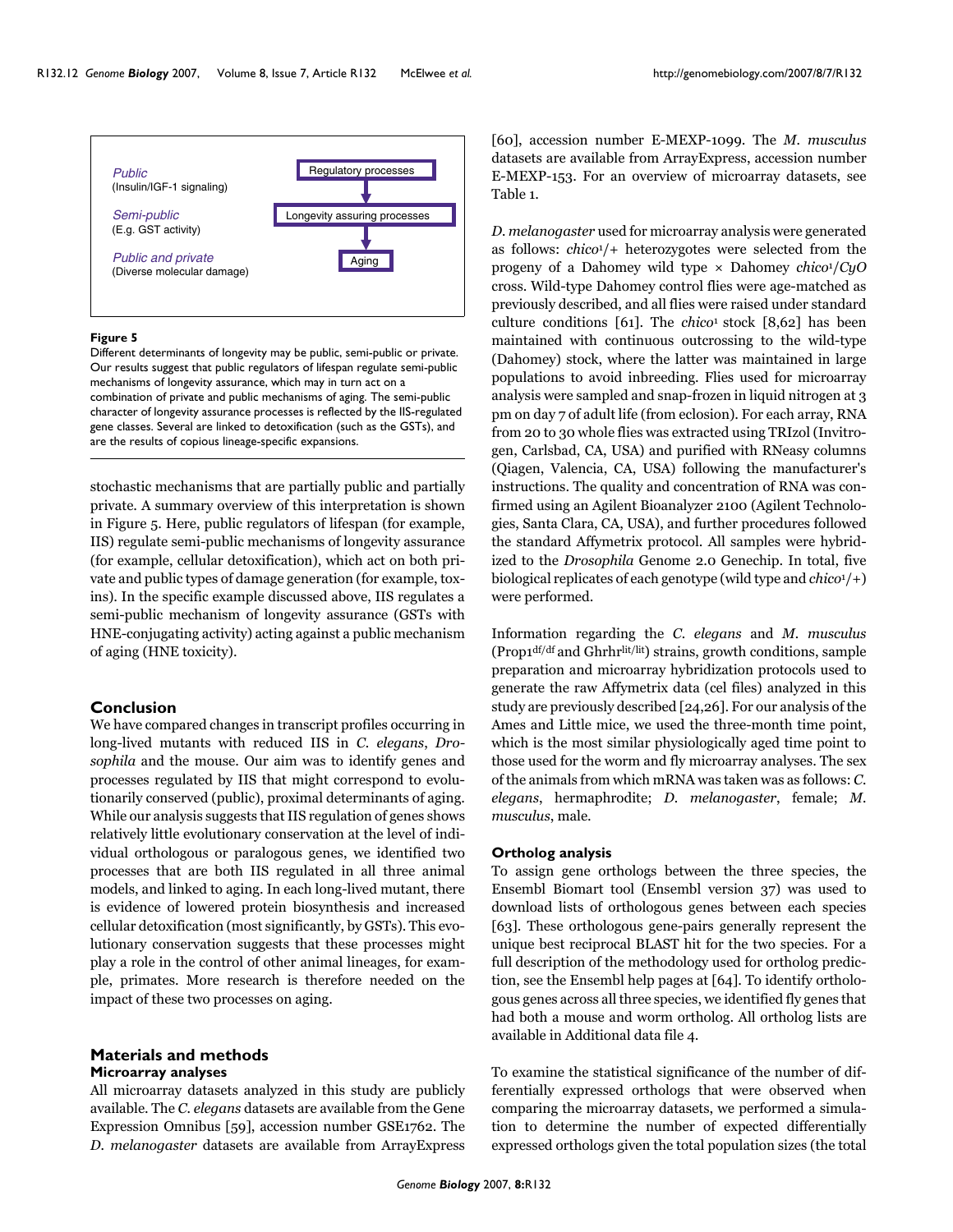number of unique genes present on each microarray) and the number of differentially expressed genes in each microarray experiment. Full data from this analysis are available in Tables [2](#page-3-0) and [3.](#page-3-1)

Distributions of common, differentially expressed orthologs were obtained by simulation, generating 106 random draws of genes. For each random draw, we drew random samples of size  $n_1$  and  $n_2$  (and  $n_3$  for the three species comparison) from the populations of  $N_1$  and  $N_2$ , respectively (and  $N_3$  when necessary). Now both use subscript numerals but no italics For example, for the fly-worm up-regulation comparison, the pool of genes contained  $N_1 = 10,395$  fly and  $N_2 = 12,414$  worm genes, while the sample sizes were  $n_1 = 893$  and  $n_2 = 558$  upregulated genes in fly and worm, respectively (Tables [2](#page-3-0) and [3](#page-3-1)). The *p* value is the proportion of draws where the number of common orthologs found in the random draw was greater or equal to the number of orthologs actually observed.

## **Paralog analysis**

We first obtained three sets of orthology and paralogy relationships from ENSEMBL release 40, for the fly, the mouse and the worm. For each species, we created groups of in-paralogs. Genes without in-paralogs were also assigned to groups, each of which contained a single member. Orthology relationships were built initially for the three pairs of species comparisons (fly-worm, fly-mouse and worm-mouse): two groups were called orthologous when any gene from the first groups had any orthologous or paralogous relationships with any other gene from the second group (similar to single linkage clustering). For the three species comparison, three groups were called orthologous if at least one group was orthologous to the groups in both other species. A group was considered differentially expressed when at least one of its members was differentially expressed (for the analysis limited to groups of maximum size 2 or 3), or when at least half of the groups present on the chip were differentially expressed (for the analysis of all orthologous groups). The probabilities reported in additional Table [1](#page-2-0) in Additional data file 3 were computed by drawing at random 10,000 'differentially expressed' gene lists for each (fly, worm, Ames and Little), and then computing the proportion of times that the number of common groups obtained from these random gene lists were greater or equal to the actual number of common orthologous groups.

## **RNAi tests on lifespan in** *C. elegans*

The potential role of conserved orthologous genes in aging was examined using an RNAi feeding protocol [65]. Bacteria expressing double-stranded RNAi for each target gene were obtained from the Ahringer RNAi feeding library [66]. One gene (Y105C5B.28) was not represented in the library, so an RNAi feeding clone was made. PCR was used to amplify a portion of Y105C5B.28 using primers JJM154 (ccagCCACCAAC-TACCGCC) and JJM143 (CTATCCGAACTCTAATGCTTGG). A single band of predicted size was generated, and was subcloned using the TopoTA cloning kit (Invitrogen, Carlsbad, CA, USA). This was then subcloned into the L4440 RNAi feeding vector using compatible restriction sites and transformed into the HT115(DE3) RNAi feeding bacterial strain [67]. Bacteria expressing RNAi constructs were induced overnight on NG agar plates containing 1 mM isopropyl β-D-1-thiogalactopyranoside (IPTG) as described.

For the lifespan assays, the RNAi-hypersensitive strain GA303 (*rrf-3(pk1426); daf-2(m577)*) was used to examine the effect of RNAi on the increased lifespan of *daf-2*. Eggs from gravid adult animals maintained at 20°C were isolated by hypochlorite treatment [68] and allowed to develop on RNAi plates at 20°C. L4 larvae were transferred to new plates at 25°C, and this time point was treated as day 0. Lifespan assays were then performed at 25°C as described [69], using RNAi plates throughout the experiment. The log rank test was performed using the statistical package JMP IN (SAS Institute Inc., Cary, NC, USA, version 5.1) to compare the lifespan curve of each RNAi experiment to the empty L4440 vector control. Full lifespan data are available in Additional data file 5.

#### **Phylogenetic analysis**

Protein sequences for the genes in each of the detoxification gene families were obtained from WormBase (WS130) [70] and Ensembl (ENSEMBL 30). For genes with multiple splice forms, only one representative isoform was used for analysis, which might slightly affect the topology of the phylogenetic trees produced. For each gene family, protein alignments were computed with ClustalX using BLOSUM matrices and otherwise default settings [71,72]. During the protein alignment phase, a small number of proteins aligned dubiously with other family members, likely due to poor gene models or annotation. Such genes were removed from further analysis, or in the case of *C. elegans* were corrected by hand based on family homology [34]. Phylogenetic trees were generated from the multiple alignment using the PHYLIP package (J Felsenstein, Phylogeny Inference Package, version 3.6a2; distributed by the author, Department of Genome Sciences, University of Washington, Seattle, USA), using either protdist (Poisson-corrected distances) and neighbor-joining [73], or by *proml* using the maximum-likelihood method with one rate class. Each tree was rooted either by fungal outgroup, or center rooted. Trees were displayed and colored with Bonsai 1.2 [74]. Phylogenetic trees for each of the four detoxification gene families (CYP, GST, SDR, UGT) are available in Additional data file 2.

## **Microarray statistical and computational tools**

We used the following statistical and computational tools in the analysis of our microarray datasets: The R computer program (version 2.0.1) [75], Goldenspike [25], Catmap [30] and Clover [35]. For all four datasets (worm, fly, and mouse Ames and Little), raw data (cel files) were normalized, fold-changes between genotypes determined, and global statistical analysis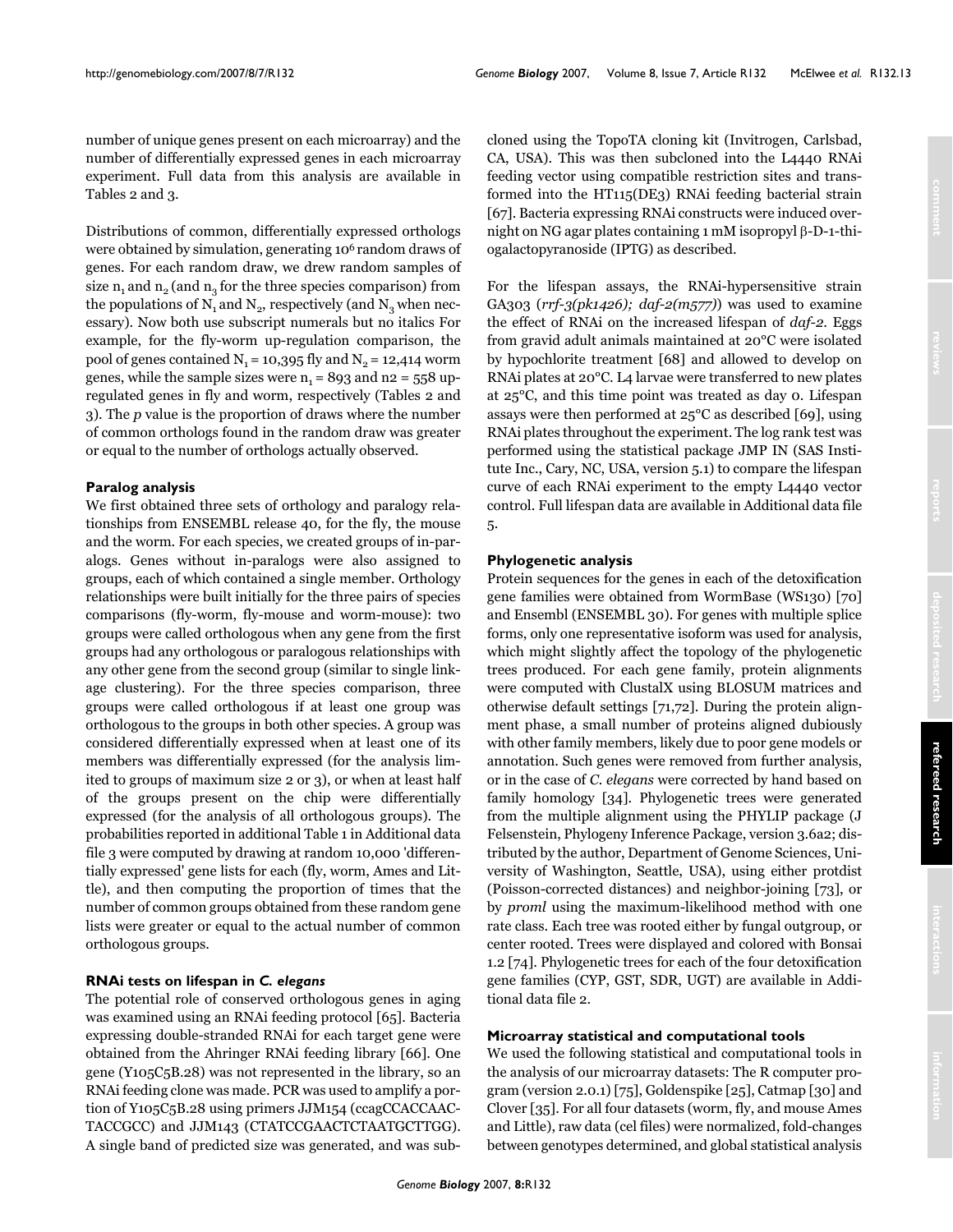performed, using a slightly modified version of the recently described 'Goldenspike' methodology implemented in R. Briefly, this procedure performs eight different normalization routines, which are then used to produce an average foldchange difference and false-discovery rate (*q*-value) between different genotypes that takes into consideration the variance of probe set intensity across the different normalizations. The Goldenspike methodology has been shown to out-perform most commonly used normalization methods [25]. The Goldenspike protocol was altered slightly to exclude absent probe sets (those probe sets called 'Absent' in all hybridizations by MAS5) prior to the final probe set-level Loess normalization. This alteration was found to reduce the number of false-positives associated with the absent probe sets. The output from Goldenspike for each of the datasets is available in Additional data file 9.

Prior to further analysis, we performed a quality control procedure on all three Affymetrix microarrays used in this study to ensure the specificity of each individual probe set. All individual probes have been mapped against all known and predicted transcripts of the corresponding genome using recent genome releases (*C. elegans* genome release WS140, *D. melanogaster* genome release version 4.2.1, and *M. musculus* genome release NCBIm34) [63,76,77]. This mapping allowed for up to one alignment error for either perfect match or mismatch of each individual probe, and a composite score was calculated for each probe set. This allowed each probe set to be assigned a qualitative category: perfect (all probes match a single target gene with no mismatches), promiscuous (some or all probes within a probe set map to more than one gene in the genome), weak (the probe set maps to a single gene, but some probes may have mismatches or may not map to the gene), or orphan (no probes in the probe set map to any known or predicted gene in the genome). Both promiscuous and orphan probe sets were excluded from further analysis.

To identify significant differential expression of functionally related categories of genes, we used the program Catmap [30]. We first populated this program with functional annotations for the genomes of the three species examined. To facilitate direct comparisons between the species, we used only GO and Interpro annotations, which use universal vocabularies [78,79].

For Catmap analysis, a ranked gene list based on the Bayes *t* statistic from the Goldenspike analysis was used as input. The Wilcoxon rank sum was used to generate a score based on the sum of the rankings of all genes with a particular functional annotation, and the significance of that score (the *p* value) was calculated analytically based on a random gene-rank distribution. Gene categories were considered significantly differentially regulated at a Catmap *p* value < 0.05. Full output from Catmap for each of the comparisons (up- and down-regulated genes analyzed separately) is available in Additional data file 6.

We estimated the probability of finding by chance alone  $N_{obs}$ common gene categories among the  $n_1$  (or  $n_2$ ,  $n_3$  and  $n_4$ ) categories significantly differentially expressed in the various gene lists. To do this we performed 10,000 random draws of  $n_1$  (or  $n_2$ ,  $n_3$  and  $n_4$  when required) gene categories from the set of  $N_1$  (or  $N_2$ ,  $N_3$ , and  $N_4$ ) gene categories annotating the genes in the first (or second, third and fourth) list. The probability is defined as the proportion of the 10,000 random draws where the number of common categories is greater or equal to  $N_{obs}$ . It should be pointed out that this procedure will underestimate the true probability of finding a large number of common categories because it neglects the correlations between gene categories (see Results). A further drawback with this methodology is that drawing genes at random and performing the Catmap analysis on random ordering of genes is costly in terms of computer time and resources.

The Clover program [35] was used to identify over-representation of putative functional motifs in the 1,000 base-pairs upstream of the transcriptional start site, as defined by Ensembl [63]. Motifs in the TRANSFAC database (version 8.4) [80] were tested for statistical over-representation within the upstream region of significantly  $(q < 0.1)$  up- or down-regulated genes compared to the upstream sequences of all known genes. The output from Clover for each dataset is available in Additional data file 8. RepeatMasker [81] was used to mask all DNA sequences for interspersed repeats and low complexity DNA sequences.

To identify motifs that occur in the promoters of differentially expressed genes in all three species, we examined the output of Clover for motifs that were significantly over-represented (*p* value  $\leq$  0.05, raw score cut-off >5) in the up- or down-regulated genes in each dataset.

## **Additional data files**

The following additional files are available with the online version of this paper. Additional data file 1 includes legends for Additional data files 2, 3, 4, 5, 6, 7, 8, 9. Additional data file 2 is a figure showing phylogenetic trees for the four main families of drug metabolizing enzymes for *C. elegans*, *Drosophila* and mouse. Additional data file 3 includes two tables: Table [1](#page-2-0) lists results of tests for over-representation of ortholog and paralog sets with parallel changes in gene expression; Table [2](#page-3-0) lists the identities of genes in four paralog sets with parallel changes in gene expression in *C. elegans*, *Drosophila* and the Little mouse. Additional data file 4 contains the lists of orthologs used in this study. Additional data file 5 shows results of RNAi lifespan experiments. Additional data file 6 is the output of the Catmap analysis of the microarray data. Additional data file 7 summarizes the results of statistical tests for over-representation of gene categories identified by the Catmap analysis. Additional data file 8 contains the output of Clover analysis for gene regulatory motifs for each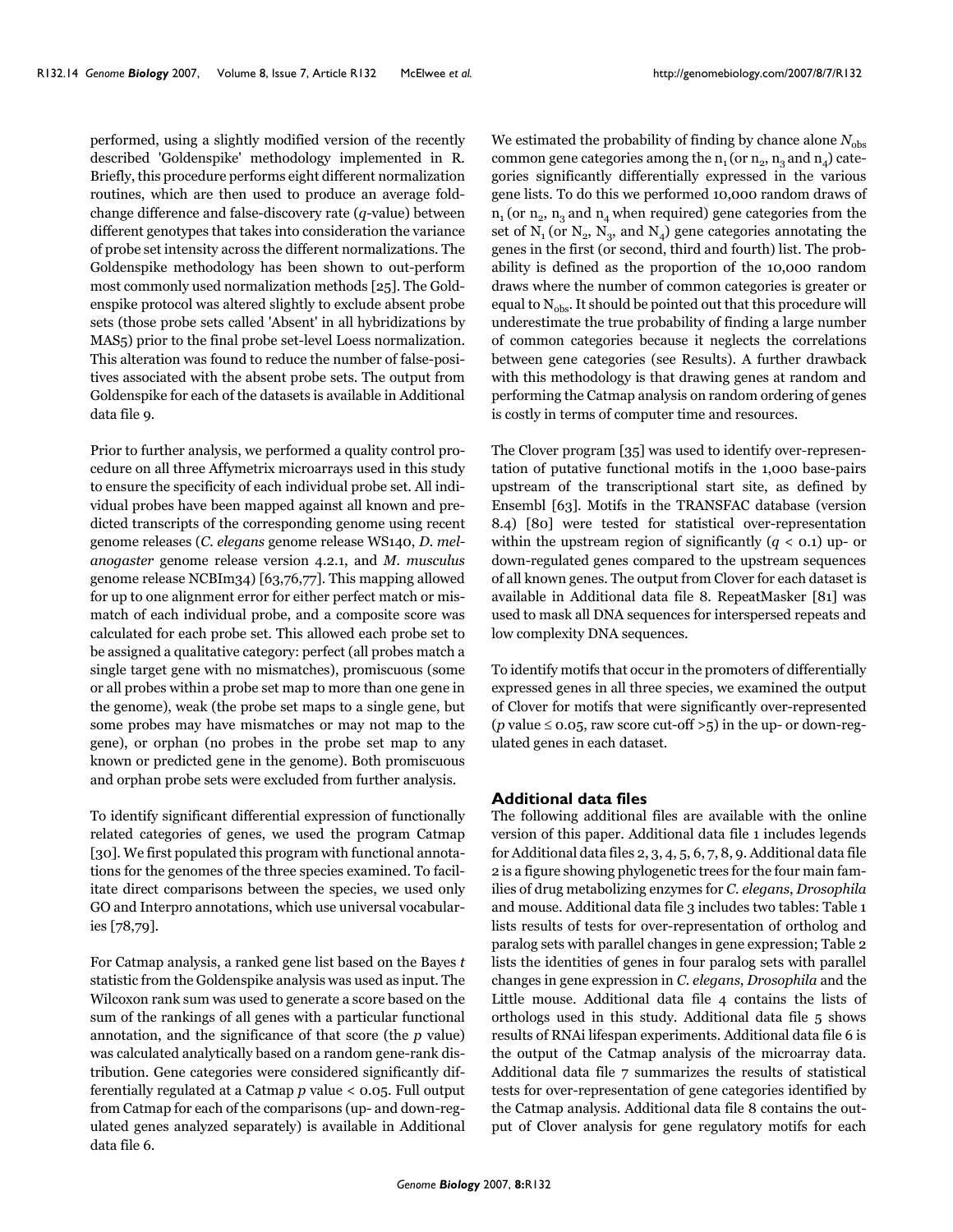dataset. Additional data file 9 contains the final gene lists from our analysis or reanalysis of microarray data.

**Acknowledgements**

We thank SJ Broughton for help with fruitfly propagation, members of the Gems and Partridge labs for discussion, and D Amador-Noguez and G Darlington for supplying raw microarray data for dwarf mouse studies. Supported by a grant from the Wellcome Trust to EB, DG, JJM, DSP, LP, MP, CS, ES, JMT and DJW, and the Biotechnology and Biological Sciences Research Council to LP.

## **References**

- 1. Medawar PB: *An Unsolved Problem of Biology* London: HK Lewis; 1952. 2. Williams GC: **Pleiotropy, natural selection and the evolution**
- **of senescence.** *Evolution* 1957, **11:**398-411. 3. Partridge L, Gems D: **[Mechanisms of ageing: Public or private?](http://www.ncbi.nlm.nih.gov/entrez/query.fcgi?cmd=Retrieve&db=PubMed&dopt=Abstract&list_uids=11972154)**
- *Nat Rev Genet* 2002, **3:**165-175.
- 4. Sinclair D, Guarente L: **[Extrachromosomal rDNA circles a](http://www.ncbi.nlm.nih.gov/entrez/query.fcgi?cmd=Retrieve&db=PubMed&dopt=Abstract&list_uids=9428525) [cause of aging in yeast.](http://www.ncbi.nlm.nih.gov/entrez/query.fcgi?cmd=Retrieve&db=PubMed&dopt=Abstract&list_uids=9428525)** *Cell* 1997, **91:**1033-1042.
- 5. Osiewacz HD: **Aging in fungi: role of mitochondria in** *Podospora anserina***[.](http://www.ncbi.nlm.nih.gov/entrez/query.fcgi?cmd=Retrieve&db=PubMed&dopt=Abstract&list_uids=11869733)** *Mech Ageing Dev* 2002, **123:**755-764.
- 6. Martin GM, Austad SN, Johnson TE: **[Genetic analysis of ageing:](http://www.ncbi.nlm.nih.gov/entrez/query.fcgi?cmd=Retrieve&db=PubMed&dopt=Abstract&list_uids=8673100) [role of oxidative damage and environmental stresses.](http://www.ncbi.nlm.nih.gov/entrez/query.fcgi?cmd=Retrieve&db=PubMed&dopt=Abstract&list_uids=8673100)** *Nat Genet* 1996, **13:**25-34.
- 7. Tatar M, Kopelman A, Epstein D, Tu M-P, Yin C-M, Garofalo RS: **Mutations in the** *Drosophila* **[insulin receptor homologue](http://www.ncbi.nlm.nih.gov/entrez/query.fcgi?cmd=Retrieve&db=PubMed&dopt=Abstract&list_uids=11292875) [retard senescence and impair neuroendocrine function.](http://www.ncbi.nlm.nih.gov/entrez/query.fcgi?cmd=Retrieve&db=PubMed&dopt=Abstract&list_uids=11292875)** *Science* 2001, **292:**107-110.
- 8. Clancy D, Gems D, Harshman LG, Oldham S, Hafen E, Leevers SJ, Partridge L: **Extension of lifespan by loss of** *chico***, a** *Drosophila* **[insulin receptor substrate protein.](http://www.ncbi.nlm.nih.gov/entrez/query.fcgi?cmd=Retrieve&db=PubMed&dopt=Abstract&list_uids=11292874)** *Science* 2001, **292:**104-106.
- 9. Kenyon C, Chang J, Gensch E, Rudener A, Tabtiang R: **A** *C. elegans* **[mutant that lives twice as long as wild type.](http://www.ncbi.nlm.nih.gov/entrez/query.fcgi?cmd=Retrieve&db=PubMed&dopt=Abstract&list_uids=8247153)** *Nature* 1993, **366:**461-464.
- 10. Bluher M, Kahn B, Kahn C: **[Extended longevity in mice lacking](http://www.ncbi.nlm.nih.gov/entrez/query.fcgi?cmd=Retrieve&db=PubMed&dopt=Abstract&list_uids=12543978) [the insulin receptor in adipose tissue.](http://www.ncbi.nlm.nih.gov/entrez/query.fcgi?cmd=Retrieve&db=PubMed&dopt=Abstract&list_uids=12543978)** *Science* 2003, **299:**572-574.
- 11. Holzenberger M, Dupont J, Ducos B, Leneuve P, Geloen A, Even P, Cervera P, Le Bouc Y: **[IGF-1 receptor regulates lifespan and](http://www.ncbi.nlm.nih.gov/entrez/query.fcgi?cmd=Retrieve&db=PubMed&dopt=Abstract&list_uids=12483226)** [resistance to oxidative stress in mice.](http://www.ncbi.nlm.nih.gov/entrez/query.fcgi?cmd=Retrieve&db=PubMed&dopt=Abstract&list_uids=12483226) **421:**182-187.
- 12. Liang H, Masoro E, Nelson J, Strong R, McMahan C, Richardson A: **[Genetic mouse models of extended lifespan.](http://www.ncbi.nlm.nih.gov/entrez/query.fcgi?cmd=Retrieve&db=PubMed&dopt=Abstract&list_uids=14698816)** *Exp Gerontol* 2003, **38:**1353-1364.
- 13. Brown-Borg HM, Borg KE, Meliska CJ, Bartke A: **[Dwarf mice and](http://www.ncbi.nlm.nih.gov/entrez/query.fcgi?cmd=Retrieve&db=PubMed&dopt=Abstract&list_uids=8900272) [the ageing process.](http://www.ncbi.nlm.nih.gov/entrez/query.fcgi?cmd=Retrieve&db=PubMed&dopt=Abstract&list_uids=8900272)** *Nature* 1996, **384:**33.
- 14. Flurkey K, Papaconstantinou J, Miller RA, Harrison DE: **[Lifespan](http://www.ncbi.nlm.nih.gov/entrez/query.fcgi?cmd=Retrieve&db=PubMed&dopt=Abstract&list_uids=11371619) [extension and delayed immune and collagen aging in mutant](http://www.ncbi.nlm.nih.gov/entrez/query.fcgi?cmd=Retrieve&db=PubMed&dopt=Abstract&list_uids=11371619) [mice with defects in growth hormone production.](http://www.ncbi.nlm.nih.gov/entrez/query.fcgi?cmd=Retrieve&db=PubMed&dopt=Abstract&list_uids=11371619)** *Proc Natl Acad Sci USA* 2001, **98:**6736-6741.
- 15. McElwee J, Bubb K, Thomas J: **Transcriptional outputs of the** *Caenorhabditis elegans* **[forkhead protein DAF-16.](http://www.ncbi.nlm.nih.gov/entrez/query.fcgi?cmd=Retrieve&db=PubMed&dopt=Abstract&list_uids=12882324)** *Aging Cell* 2003, **2:**111-121.
- 16. Murphy CT, McCarroll SA, Bargmann CI, Fraser A, Kamath RS, Ahringer J, Li H, Kenyon CJ: Genes that act downstream of DAF-**16 to influence the lifespan of** *C. elegans***[.](http://www.ncbi.nlm.nih.gov/entrez/query.fcgi?cmd=Retrieve&db=PubMed&dopt=Abstract&list_uids=12845331)** *Nature* 2003, **424:**277-284.
- 17. Ayyadevara S, Dandapat A, Singh SP, Benes H, Zimniak L, Reis RJ, Zimniak P: **Lifespan extension in hypomorphic daf-2 mutants of** *Caenorhabditis elegans* **[is partially mediated by glutathione](http://www.ncbi.nlm.nih.gov/entrez/query.fcgi?cmd=Retrieve&db=PubMed&dopt=Abstract&list_uids=16300482) [transferase CeGSTP2-2.](http://www.ncbi.nlm.nih.gov/entrez/query.fcgi?cmd=Retrieve&db=PubMed&dopt=Abstract&list_uids=16300482)** *Aging Cell* 2005, **4:**299-307.
- 18. Walker GA, Lithgow GJ: **Lifespan extension in** *C. elegans* **[by a](http://www.ncbi.nlm.nih.gov/entrez/query.fcgi?cmd=Retrieve&db=PubMed&dopt=Abstract&list_uids=12882326) [molecular chaperone dependent upon insulin-like signals.](http://www.ncbi.nlm.nih.gov/entrez/query.fcgi?cmd=Retrieve&db=PubMed&dopt=Abstract&list_uids=12882326)** *Aging Cell* 2003, **2:**131-139.
- 19. Kaeberlein M, Powers RW 3rd, Steffen KK, Westman EA, Hu D, Dang N, Kerr EO, Kirkland KT, Fields S, Kennedy BK: **[Regulation of](http://www.ncbi.nlm.nih.gov/entrez/query.fcgi?cmd=Retrieve&db=PubMed&dopt=Abstract&list_uids=16293764) [yeast replicative life span by TOR and Sch9 in response to](http://www.ncbi.nlm.nih.gov/entrez/query.fcgi?cmd=Retrieve&db=PubMed&dopt=Abstract&list_uids=16293764) [nutrients.](http://www.ncbi.nlm.nih.gov/entrez/query.fcgi?cmd=Retrieve&db=PubMed&dopt=Abstract&list_uids=16293764)** *Science* 2005, **310:**1193-1196.
- <span id="page-14-0"></span>20. Henderson ST, Bonafe M, Johnson TE: **daf-16 protects the nematode** *Caenorhabditis elegans* **[during food deprivation.](http://www.ncbi.nlm.nih.gov/entrez/query.fcgi?cmd=Retrieve&db=PubMed&dopt=Abstract&list_uids=16720740)** *J Gerontol A Biol Sci Med Sci* 2006, **61:**444-460.
- Hansen M, Taubert S, Crawford D, Libina N, Lee SJ, Kenyon C: **Lifespan extension by conditions that inhibit translation in**

*Caenorhabditis elegans***[.](http://www.ncbi.nlm.nih.gov/entrez/query.fcgi?cmd=Retrieve&db=PubMed&dopt=Abstract&list_uids=17266679)** *Aging Cell* 2007, **6:**95-110.

- 22. Pan KZ, Palter JE, Rogers AN, Olsen A, Chen D, Lithgow GJ, Kapahi P: **Inhibition of mRNA translation extends lifespan in** *Caenorhabditis elegans***[.](http://www.ncbi.nlm.nih.gov/entrez/query.fcgi?cmd=Retrieve&db=PubMed&dopt=Abstract&list_uids=17266680)** *Aging Cell* 2007, **6:**111-119.
- 23. Ayyadevara S, Engle MR, Singh SP, Dandapat A, Lichti CF, Benes H, Shmookler Reis RJ, Liebau E, Zimniak P: **Lifespan and stress resistance of** *Caenorhabditis elegans* **[are increased by expression of](http://www.ncbi.nlm.nih.gov/entrez/query.fcgi?cmd=Retrieve&db=PubMed&dopt=Abstract&list_uids=16164425) [glutathione transferases capable of metabolizing the lipid](http://www.ncbi.nlm.nih.gov/entrez/query.fcgi?cmd=Retrieve&db=PubMed&dopt=Abstract&list_uids=16164425) [peroxidation product 4-hydroxynonenal.](http://www.ncbi.nlm.nih.gov/entrez/query.fcgi?cmd=Retrieve&db=PubMed&dopt=Abstract&list_uids=16164425)** *Aging Cell* 2005, **4:**257-271.
- 24. McElwee JJ, Schuster E, Blanc E, Thomas JH, Gems D: **Shared transcriptional signature in** *C. elegans* **dauer larvae and long-lived** *daf-2* **[mutants implicates detoxification system in longevity](http://www.ncbi.nlm.nih.gov/entrez/query.fcgi?cmd=Retrieve&db=PubMed&dopt=Abstract&list_uids=15308663) [assurance.](http://www.ncbi.nlm.nih.gov/entrez/query.fcgi?cmd=Retrieve&db=PubMed&dopt=Abstract&list_uids=15308663)** *J Biol Chem* 2004, **279:**44533-44543.
- 25. Choe SE, Boutros M, Michelson AM, Church GM, Halfon MS: **[Pre](http://www.ncbi.nlm.nih.gov/entrez/query.fcgi?cmd=Retrieve&db=PubMed&dopt=Abstract&list_uids=15693945)[ferred analysis methods for Affymetrix GeneChips revealed](http://www.ncbi.nlm.nih.gov/entrez/query.fcgi?cmd=Retrieve&db=PubMed&dopt=Abstract&list_uids=15693945) [by a wholly defined control dataset.](http://www.ncbi.nlm.nih.gov/entrez/query.fcgi?cmd=Retrieve&db=PubMed&dopt=Abstract&list_uids=15693945)** *Genome Biol* 2005, **6:**R16.
- 26. Amador-Noguez D, Yagi K, Venable S, Darlington G: **[Gene expres](http://www.ncbi.nlm.nih.gov/entrez/query.fcgi?cmd=Retrieve&db=PubMed&dopt=Abstract&list_uids=15569359)[sion profile of long-lived Ames dwarf mice and Little mice.](http://www.ncbi.nlm.nih.gov/entrez/query.fcgi?cmd=Retrieve&db=PubMed&dopt=Abstract&list_uids=15569359)** *Aging Cell* 2004, **3:**423-441.
- 27. Giannakou M, Goss M, Junger M, Hafen E, Leevers S, Partridge L: **Long-lived** *Drosophila* **[with overexpressed dFOXO in adult](http://www.ncbi.nlm.nih.gov/entrez/query.fcgi?cmd=Retrieve&db=PubMed&dopt=Abstract&list_uids=15192154) [fat body.](http://www.ncbi.nlm.nih.gov/entrez/query.fcgi?cmd=Retrieve&db=PubMed&dopt=Abstract&list_uids=15192154)** *Science* 2004, **305:**361.
- 28. Libina N, Berman J, Kenyon C: **Tissue-specific activities of C. ele-**<br>*gans* **DAF-16** in the regulation of lifespan. *Cell* 2003. gans [DAF-16 in the regulation of lifespan.](http://www.ncbi.nlm.nih.gov/entrez/query.fcgi?cmd=Retrieve&db=PubMed&dopt=Abstract&list_uids=14622602) **115:**489-502.
- 29. Fraser A, Kamath R, Zipperlen P, Martinez-Campos M, Sohrmann M, Ahringer J: **Functional genomic analysis of C. elegans chromo-<br>some <b>I** by systematic RNA interference. Nature 2000, [some I by systematic RNA interference.](http://www.ncbi.nlm.nih.gov/entrez/query.fcgi?cmd=Retrieve&db=PubMed&dopt=Abstract&list_uids=11099033) **408:**325-330.
- 30. Breslin T, Eden P, Krogh M: **[Comparing functional annotation](http://www.ncbi.nlm.nih.gov/entrez/query.fcgi?cmd=Retrieve&db=PubMed&dopt=Abstract&list_uids=15588298) [analyses with Catmap.](http://www.ncbi.nlm.nih.gov/entrez/query.fcgi?cmd=Retrieve&db=PubMed&dopt=Abstract&list_uids=15588298)** *BMC Bioinformatics* 2004, **5:**193.
- 31. Gibson GG, Skett P: *Introduction to Drug Metabolism* 3rd edition. Bath, UK: Nelson Thornes; 2001.
- 32. McElwee JJ, Schuster E, Blanc E, Gems D: **Partial reiteration of dauer larva metabolism in long lived daf-2 mutant adults in** *Caenorhabditis elegans***[.](http://www.ncbi.nlm.nih.gov/entrez/query.fcgi?cmd=Retrieve&db=PubMed&dopt=Abstract&list_uids=16522328)** *Mech Ageing Dev* 2006, **127:**458-472.
- 33. Lespinet O, Wolf Y, Koonin E, Aravind L: **[The role of lineage-spe](http://www.ncbi.nlm.nih.gov/entrez/query.fcgi?cmd=Retrieve&db=PubMed&dopt=Abstract&list_uids=12097341)[cific gene family expansion in the evolution of eukaryotes.](http://www.ncbi.nlm.nih.gov/entrez/query.fcgi?cmd=Retrieve&db=PubMed&dopt=Abstract&list_uids=12097341)** *Genome Res* 2002, **12:**1048-1059.
- 34. Thomas JH, Kelley JL, Robertson HM, Ly K, Swanson WJ: **Adaptive evolution in the SRZ chemoreceptor families of** *Caenorhabditis elegans* **and** *Caenorhabditis briggsae***[.](http://www.ncbi.nlm.nih.gov/entrez/query.fcgi?cmd=Retrieve&db=PubMed&dopt=Abstract&list_uids=15761060)** *Proc Natl Acad Sci USA* 2005, **102:**4476-4481.
- 35. Frith MC, Fu Y, Yu L, Chen JF, Hansen U, Weng Z: **[Detection of](http://www.ncbi.nlm.nih.gov/entrez/query.fcgi?cmd=Retrieve&db=PubMed&dopt=Abstract&list_uids=14988425) [functional DNA motifs via statistical over-representation.](http://www.ncbi.nlm.nih.gov/entrez/query.fcgi?cmd=Retrieve&db=PubMed&dopt=Abstract&list_uids=14988425)** *Nucleic Acids Res* 2004, **32:**1372-1381.
- 36. Lee SS, Kennedy S, Tolonen AC, Ruvkun G: **DAF-16 target genes that control** *C. elegans* **[life-span and metabolism.](http://www.ncbi.nlm.nih.gov/entrez/query.fcgi?cmd=Retrieve&db=PubMed&dopt=Abstract&list_uids=12690206)** *Science* 2003, **300:**644-647.
- 37. Park SK, Prolla TA: **[Lessons learned from gene expression pro](http://www.ncbi.nlm.nih.gov/entrez/query.fcgi?cmd=Retrieve&db=PubMed&dopt=Abstract&list_uids=15619470)[file studies of aging and caloric restriction.](http://www.ncbi.nlm.nih.gov/entrez/query.fcgi?cmd=Retrieve&db=PubMed&dopt=Abstract&list_uids=15619470)** *Ageing Res Rev* 2005, **4:**55-65.
- 38. Oh SW, Mukhopadhyay A, Dixit BL, Raha T, Green MR, Tissenbaum HA: **[Identification of direct DAF-16 targets controlling lon](http://www.ncbi.nlm.nih.gov/entrez/query.fcgi?cmd=Retrieve&db=PubMed&dopt=Abstract&list_uids=16380712)[gevity, metabolism and diapause by chromatin](http://www.ncbi.nlm.nih.gov/entrez/query.fcgi?cmd=Retrieve&db=PubMed&dopt=Abstract&list_uids=16380712) [immunoprecipitation.](http://www.ncbi.nlm.nih.gov/entrez/query.fcgi?cmd=Retrieve&db=PubMed&dopt=Abstract&list_uids=16380712)** *Nat Genet* 2006, **38:**251-257.
- 39. Hayes JD, Flanagan JU, Jowsey IR: **[Glutathione transferases.](http://www.ncbi.nlm.nih.gov/entrez/query.fcgi?cmd=Retrieve&db=PubMed&dopt=Abstract&list_uids=15822171)** *Annu Rev Pharmacol Toxicol* 2005, **45:**51-88.
- 40. Finch CE: *Longevity, Senescence and the Genome* Chicago and London: University of Chicago Press; 1990.
- 41. Halliwell B, Gutteridge JMC: *Free Radicals in Biology and Medicine* Oxford: Oxford Science Publications; 1999.
- 42. Kirkwood TB: **[Understanding the odd science of aging.](http://www.ncbi.nlm.nih.gov/entrez/query.fcgi?cmd=Retrieve&db=PubMed&dopt=Abstract&list_uids=15734677)** *Cell* 2005, **120:**437-447.
- 43. Uchida K: **[4-Hydroxy-2-nonenal: a product and mediator of](http://www.ncbi.nlm.nih.gov/entrez/query.fcgi?cmd=Retrieve&db=PubMed&dopt=Abstract&list_uids=12689622) [oxidative stress.](http://www.ncbi.nlm.nih.gov/entrez/query.fcgi?cmd=Retrieve&db=PubMed&dopt=Abstract&list_uids=12689622)** *Prog Lipid Res* 2003, **42:**318-343.
- 44. Ayyadevara S, Dandapat A, Singh SP, Siegel ER, Shmookler Reis RJ, Zimniak L, Zimniak P: **Life span and stress resistance of** *Caenorhabditis elegans* **[are differentially affected by glutath](http://www.ncbi.nlm.nih.gov/entrez/query.fcgi?cmd=Retrieve&db=PubMed&dopt=Abstract&list_uids=17157356)[ione transferases metabolizing 4-hydroxynon-2-enal.](http://www.ncbi.nlm.nih.gov/entrez/query.fcgi?cmd=Retrieve&db=PubMed&dopt=Abstract&list_uids=17157356)** *Mech Ageing Dev* 2007, **128:**196-205.
- 45. Beckman KB, Ames BN: **[The free radical theory of aging](http://www.ncbi.nlm.nih.gov/entrez/query.fcgi?cmd=Retrieve&db=PubMed&dopt=Abstract&list_uids=9562038) [matures.](http://www.ncbi.nlm.nih.gov/entrez/query.fcgi?cmd=Retrieve&db=PubMed&dopt=Abstract&list_uids=9562038)** *Physiol Rev* 1998, **78:**547-581.
- <span id="page-14-1"></span>46. Vanfleteren JR, De Vreese A: **The gerontogenes** *age-1* **and** *daf-2* **determine metabolic rate potential in aging** *Caenorhabditis elegans***[.](http://www.ncbi.nlm.nih.gov/entrez/query.fcgi?cmd=Retrieve&db=PubMed&dopt=Abstract&list_uids=7557026)** *FASEB J* 1995, **9:**1355-1361.
- 47. Petriv OI, Rachubinski RA: **Lack of peroxisomal catalase causes**